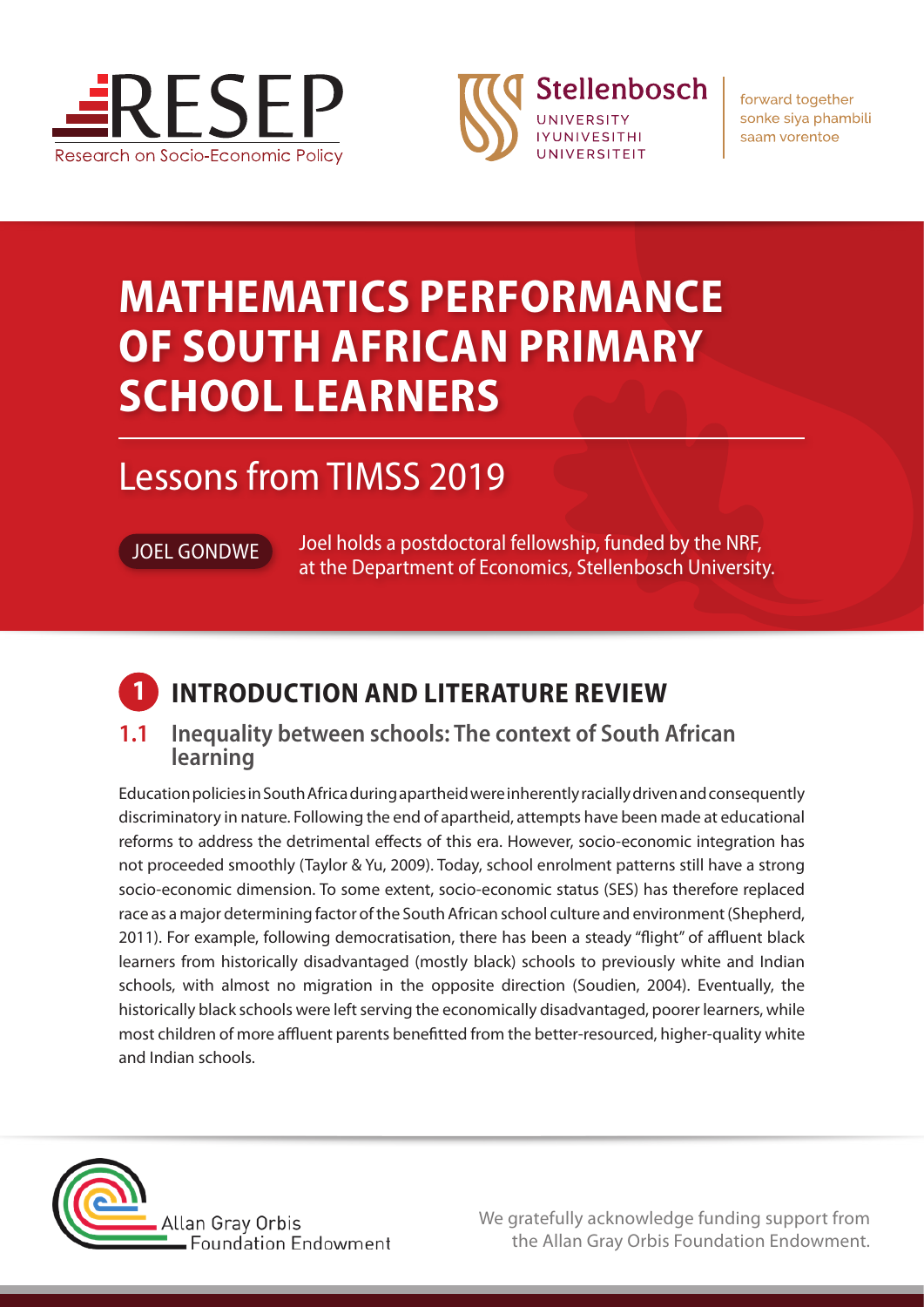TODAY, INEQUALITY IN EDUCATIONAL OUTCOMES STEMS MAINLY FROM DIFFERENCES IN EDUCATIONAL QUALITY, RATHER THAN DIFFERENCES IN ATTAINMENT SINCE ATTAINMENT GAPS HAVE NARROWED CONSIDERABLY IN RECENT DECADES.

As a result, there is still considerable inequality between schools. However, patterns of educational inequality have changed. Today, inequality in educational outcomes stems mainly from differences in educational quality, rather than differences in attainment (the highest level of education achieved), since attainment gaps have narrowed considerably in recent decades (Lam, 1999; Van der Berg, 2008).

The high degree of inequality between schools is evidenced by South Africa's high intraclass correlation coefficient or rho, which expresses the variance in performance between schools as a proportion of overall variance. Previous findings report that South Africa had by far the highest rho values for reading at 0.70 and for mathematics at 0.64 (Van der Berg, 2008).<sup>1</sup> This indicates that inequalities in educational achievement are more a product of differences in income, with learners from higher income groups on average outperforming their poorer counterparts. This is further evidenced by Van der Berg (2007): Using the National Senior Certificate pass rate of 2003, he showed that, while 1 in 10 white learners (who typically attend higher-quality schools) achieved an A-aggregate in matric, only 1 in 1 000 black learners (who typically attend lower-quality schools) achieved similar results. Interestingly, however, about half of the black matriculants who achieved an A-aggregate had attended formerly white and Indian schools. This implies that access to better-quality schools increases all learners' chances of performing to the best of their abilities, irrespective of race.

Similar themes of enduring inequality from the apartheid regime on a provincial level are also common in South African literature. For example, even though there have been attempts to equalise school spending in post-apartheid South Africa, Crouch and Hoadley (2018) note that apartheid expenditure was biased towards Gauteng and the Western Cape. In the early 1990s, as a case in point, the education expenditure per learner in the Western Cape and Gauteng was two to three times higher than that of the Eastern Cape (Gondwe & Wills, 2022). Related to this, the institutional arrangements that governed these two provinces during apartheid were more established and better suited to support future functioning systems compared to the other provinces (Gondwe & Wills, 2022). It seems logical that these inherited advantages would likely lead to better academic performance in these two provinces

<sup>1</sup> International studies report rho values that range from as low as 0.08 to a high of 0.399 (Van der Berg, 2008)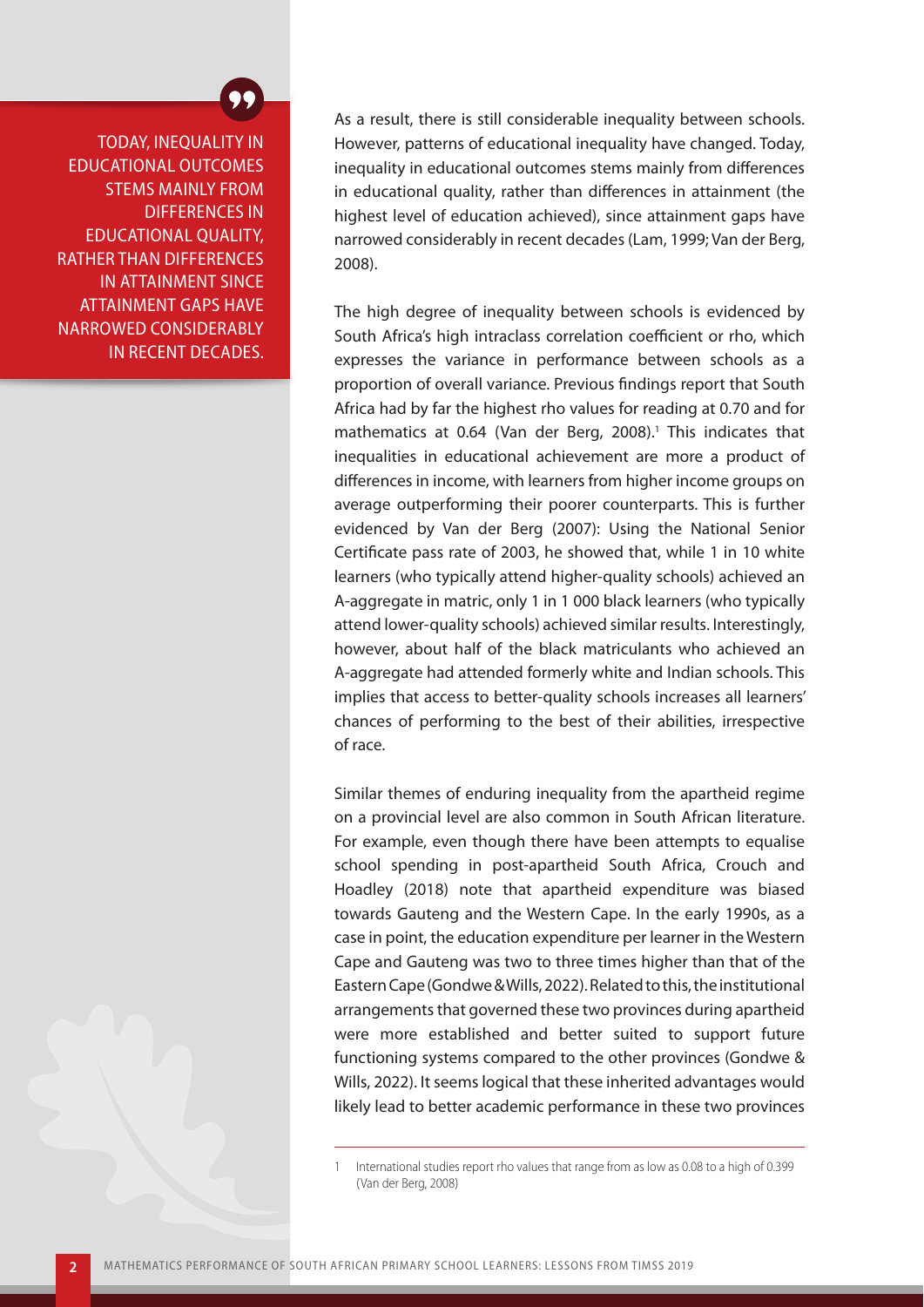compared to the other provinces, since they had a head start, at least from an institutional perspective. Indeed, the Western Cape and Gauteng remain two of the best-performing provinces in South Africa (Reddy et al., 2020a; Gondwe & Wills, 2022).

This backdrop, rife with a history of inequality and division, serves as the broader context for this paper. By examining Grade 5 mathematics performance, this paper primarily investigates how learner performance for selected sub-samples relates to and is affected by, a select set of standard covariates. In other words, it aims to identify what factors account for differences in learner achievement within the sub-samples towards the end of primary school. For reasons referred to above, the sub-samples of choice were the following: The Western Cape, Gauteng, a single group representing the rest of the provinces, no-fee schools (quintiles 1 to 3), fee-paying schools (quintiles 4 and 5 and independent schools), and the full South African sample. This categorisation isolates performance among learners in similar environments so that the coefficients can better be interpreted as applying to that particular sub-sample.<sup>2</sup>

The remainder of this paper proceeds as follows: Section 2 provides a brief description of the data used, followed by the methodology. Next, Section 3 provides a descriptive analysis of how Grade 5 mathematics performance differs across provinces and groups of schools. Section 4 provides the regression results, and the conclusions are captured in Section 5.



#### **2.1 Data**

The analysis that follows makes use of a single but reliable source of data on South African education: the Trends in International Mathematics and Science Study (TIMSS) 2019 assessment. TIMSS is a cross-national study that tests the mathematics and science knowledge of Grade 4 and 8 learners. The assessments have been conducted every four years since 1995, with the most recent assessment carried out in 2019, just before Covid-19 started causing global disruption – including in education – in 2020. As a result, it was still possible for the assessment to include as many as 580 000 learners from 64 participating countries. Even though TIMSS is typically administered to Grade 4 learners, this has not been the case for South Africa, which decided instead to administer it at the Grade 5 level in 2019 (Reddy et al., 2020b). In addition – similar to the previous assessment in 2015 that was administered at the Grade 4 level – South Africa also opted to administer an easier version of the mathematics assessment.

In practice, TIMSS 2019 in South Africa was the result of the collaborative efforts of the Department of Basic Education (DBE) and the Human Sciences Research Council (HSRC). The Grade 5 assessments were conducted among 11 903 learners in 297 schools, while the contextual tools were administered to 294 mathematics educators, 11 720 parents, and 297 school principals.<sup>3</sup>

<sup>2</sup> This procedure accounts for different data-generating processes that likely apply to these unique samples.

<sup>3</sup> For a detailed report on the TIMSS methodology, including survey design, see Martin et al. (2020).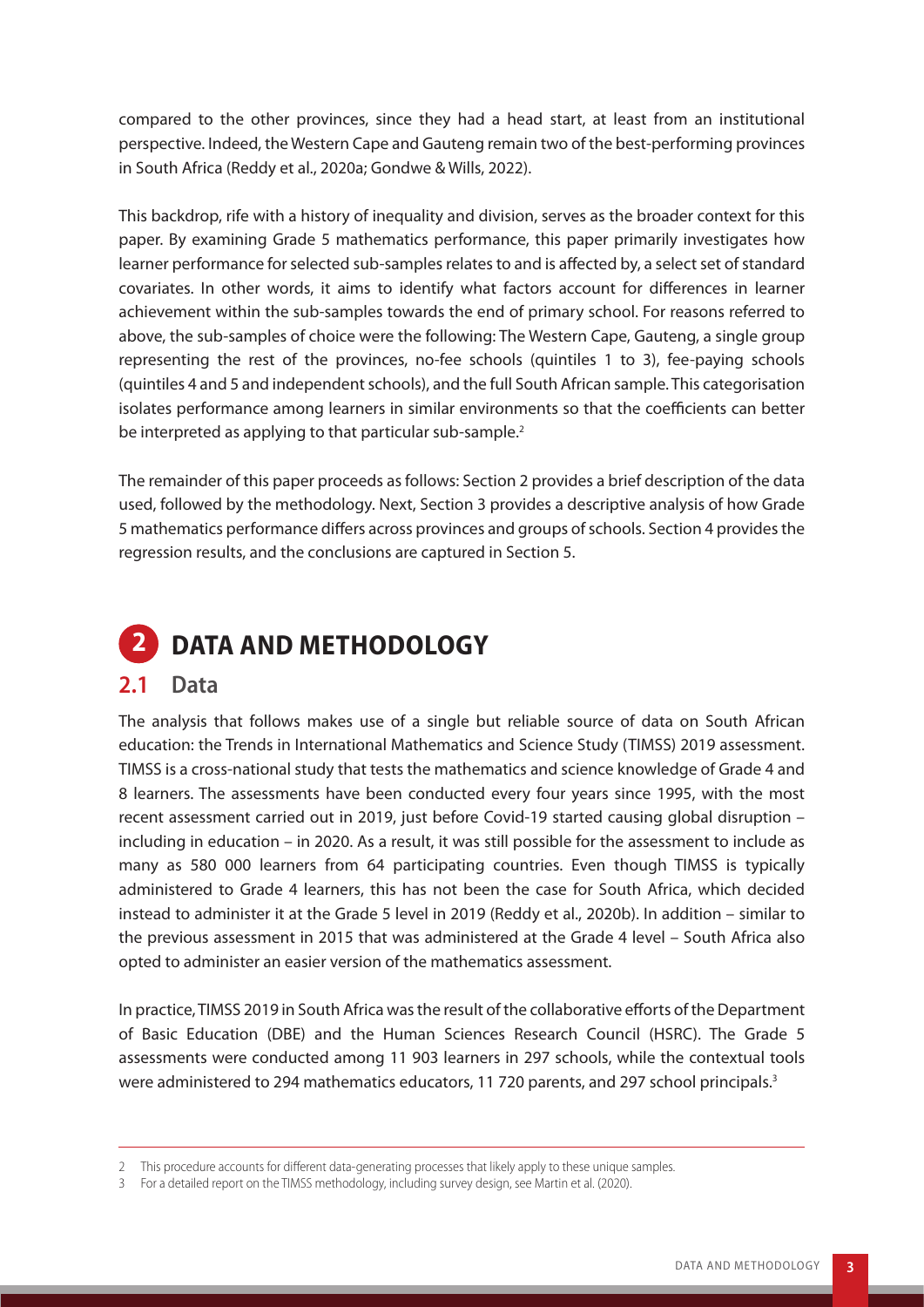ALTOGETHER, THIS DATA CONTAIN SUFFICIENT DETAIL ON LEARNER **MATHEMATICS** ACHIEVEMENT, DEMOGRAPHICS, **BACKGROUND** INFORMATION ON LEARNERS AS REPORTED BY PRIMARY CAREGIVERS OR GUARDIANS, AND SCHOOL-LEVEL ADMINISTRATIVE DATA. Altogether, this data contain sufficient detail on learner mathematics achievement, demographics, background information on learners as reported by primary caregivers or guardians, and school-level administrative data.

#### **2.2 Methodology**

The broad underlying model used follows the rationale put forward in the education production function literature, an approach widely applied by education economists. The production function investigates the factors that determine education outcomes (usually test scores) and provides insight into which factors play the most important role in education outcomes. Put differently, this approach regards the desired education outcome as the result of a production process that combines several inputs to produce that outcome, hence the name education production function. The model to be estimated takes the following form:

 $A_i = f(B_i) \dots (1)$ 

where  $A_i$  is learner  $i$ 's achievement, and  $B_i$  is a vector of the learner's family background and other school inputs. Simply put, equation (1) regards the relevant learner's achievement as being the result of the selected inputs that are introduced into the model as a vector of control variables. While the list of explanatory variables could be more exhaustive, this paper limits itself to a few covariates considered to be standard explanatory variables in the education literature.<sup>4</sup> These include learner SES (along with its squared term), learner gender, location, school quintile<sup>5</sup>, a dummy for whether or not a learner was overage, and whether the learner attended preschool.

Despite or perhaps because of its simplicity and consequent ease of coefficient interpretation, the model in equation (1) is plagued by mainly two problems: firstly, omitted variable bias (particularly "ability", which is difficult to measure and therefore commonly proxied by performance in standardised tests), and secondly, input measurement. An example of the second point is that the school, peer, and family inputs that influence learner achievement happen over time and are dynamic in nature. In other words, it is possible

<sup>4</sup> For examples of papers that use more comprehensive lists of regressors refer to Van der Berg (2008), Shepherd (2011), and Spaull (2013).

<sup>5</sup> For TIMSS 2019, the DBE's classification of schools into quintiles was available and was used in preference to school quintiles derived from asset ownership of learners' households.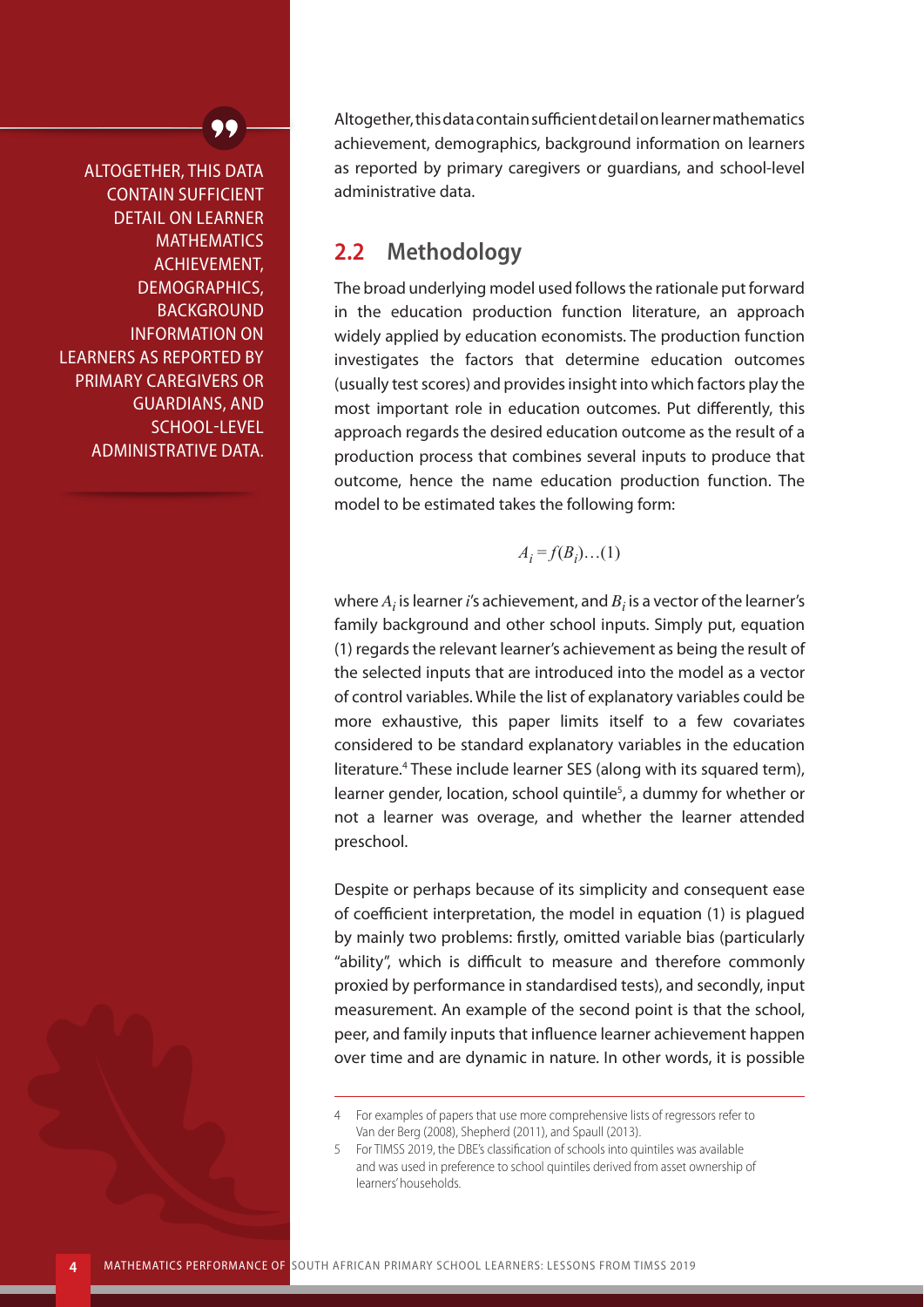for a learner to attend several schools, be taught by an array of teachers – with different levels of education, experience, and pedagogical training – and be subject to an ever-changing family SES. Any measure of such dynamic inputs is therefore likely to introduce some degree of measurement error into the model, since any measures of current inputs are far less accurate indicators of past inputs (Shepherd, 2011). An additional problem with estimating education production functions is multicollinearity, which occurs when two explanatory variables are closely related (Bowles & Levin, 1968).

Taken together, these challenges make it difficult to determine accurate estimates. One should therefore not lean too heavily on the results or simply ignore these issues, as that may lead to misleading conclusions. Because of this, the magnitudes of the coefficients do not necessarily present their true impact on educational achievement, even though they do suggest some correlation between learner test scores and the covariates, which could be causal.



#### **3.1 How Grade 5 mathematics performance across regions measure up to the TIMSS international benchmarks**

This section primarily presents and discusses findings from the descriptive analysis of learner mathematics achievement in the four broader regions of the Western Cape, Gauteng, the seven other provinces (grouped together as a single larger region), and the full South African sample. To provide comparable learner scores, TIMSS uses Item Response Theory (IRT) scaling methods to create a set of plausible achievement estimates for each learner (Reddy et al., 2020a; Reddy et al., 2020b). These can be used to calculate unbiased estimates of group characteristics, such as means and variances (Wu, 2005).

Each learner is assigned five plausible values that, when taken together, resemble individual test scores and have approximatelythe same distribution as the latent variable (Mislevy, 1991; Mislevy et al., 1992). This score is then transformed to have a mean of 500 and a standard deviation of 100. Finally, to facilitate the interpretation of these achievement scales, TIMSS describes four points on the transformed IRT scale called international benchmarks.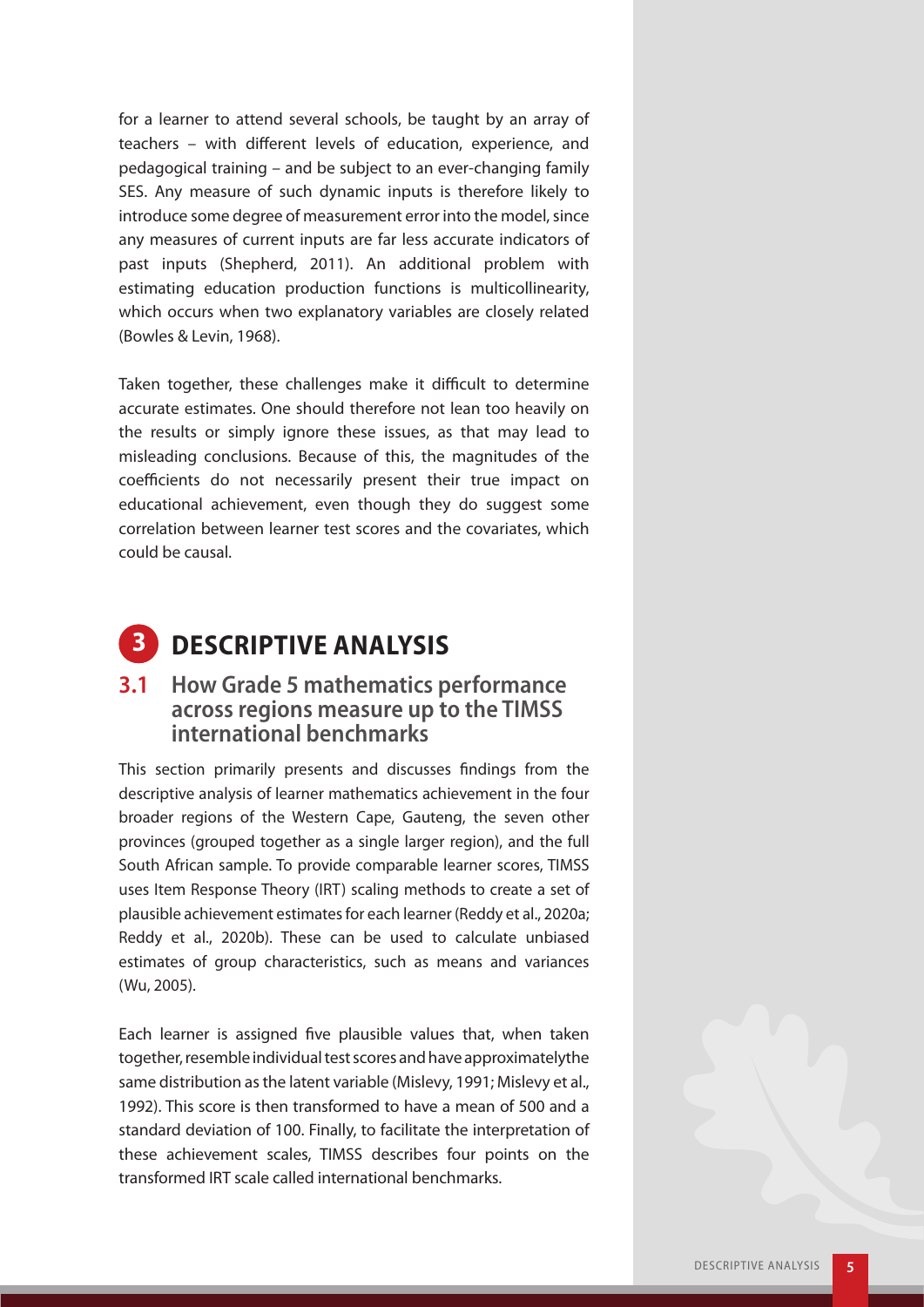The four points are advanced (a score of 625 or more), high (between 550 and 624), intermediate (between 475 and 549), and low (between 400 and 474). These benchmarks translate to actual learner mathematics ability. For example, a learner who reaches the low international benchmark of 400 has demonstrated only basic mathematical knowledge. A learner who reaches the advanced benchmark, on the other hand, not only possesses a better understanding of the subject matter but can also apply their knowledge and understanding in different, relatively complex situations and explain their reasoning (Mullis et al., 2020).

Following this, Figure 1 shows the percentage of each sample population that reached these respective four benchmarks. The figure also includes the international median for all participating countries in TIMSS 2019 to place these regional performances against benchmarks in a broader international context. Figure 2 presents similar information in a slightly different way. It highlights the actual percentage of learners who achieved a particular score between the different benchmark points (i.e. 0–399, 400–474, 475–549, and 550 and above).



**FIGURE 1:** Percentages of Grade 5 learners reaching the respective international benchmarks of mathematics achievement by region and nationally in TIMSS 2019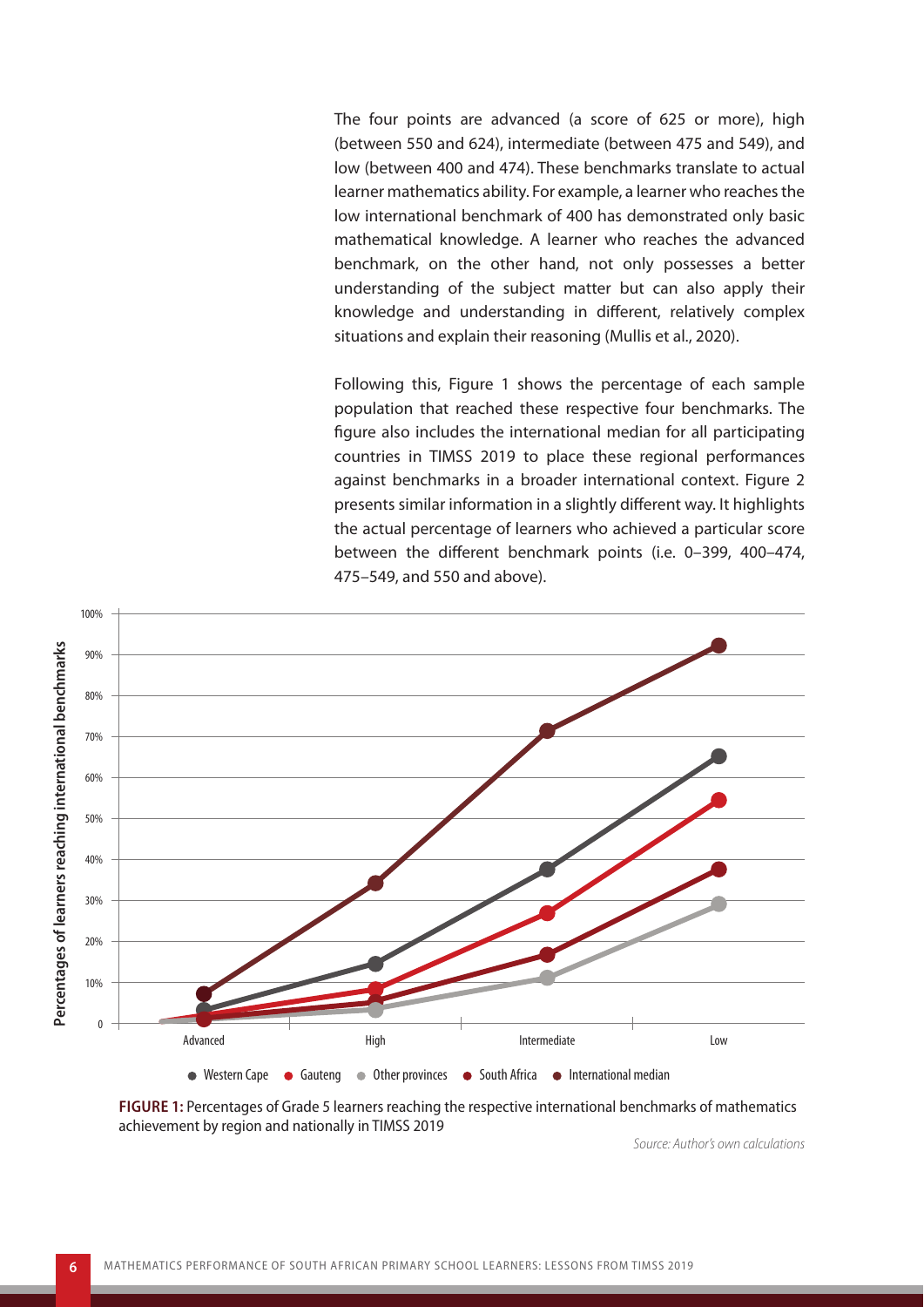

**FIGURE 2:** Percentage of Grade 5 learners in each international benchmark category for mathematics achievement by region and nationally in TIMSS 2019

*Source: Author's own calculations* 

Overall, the percentage of Grade 5 learners in the Western Cape and Gauteng who reached at least the low benchmark or higher (65% and 54% respectively) is higher than the percentage of learners reaching this benchmark in the seven other provinces (28%). While this is certainly impressive for the two historically high-performing provinces (Wills et al., 2016; Gondwe & Wills, 2022), it is still considerably lower than the international median, which had up to 92% of (mostly) Grade 4 learners reaching this same benchmark. This means that, for many countries participating in the TIMSS 2019 Grade 4/5 assessment cycle, more than 90% of their learners reached what is considered to be a minimum level of proficiency, with six countries where all learners reached this benchmark.<sup>6</sup>

In the case of South Africa as a whole, only 37% of the learner sample reached the low benchmark or higher. This is despite the fact that these learners completed a less difficult version of the TIMSS mathematics test and were assessed at a higher grade (Grade 5) than other participating countries (Grade 4). When one considers that the mathematics curriculum builds on knowledge of certain mathematical concepts as learners move from one grade to the next, having so many learners not reach the minimum level of mathematics proficiency at such an early stage is a real concern. These low benchmark percentages would be a precursor to low mathematics performance in higher grades, where mathematical concepts become increasingly more complex.

Similar to Grade 9 mathematics performance in TIMSS 2019, just 1% of South African Grade 5 learners reached the advanced benchmark (Gondwe & Wills, 2022; Reddy et al., 2020b). The same low figures were evident in all provinces except the Western Cape, with a slightly higher proportion of 3%. As can be seen from both Figures 1 and 2, a notably higher share of Grade 5 learners reaches the high benchmark in the Western Cape (15%), compared to both Gauteng (8%) and the seven remaining provinces (3%).

<sup>6</sup> These six countries – five of which are East Asian – are Hong Kong, Chinese Taipei/Taiwan, Singapore, Korea, Japan, and the Russian Federation (Mullis et al., 2020).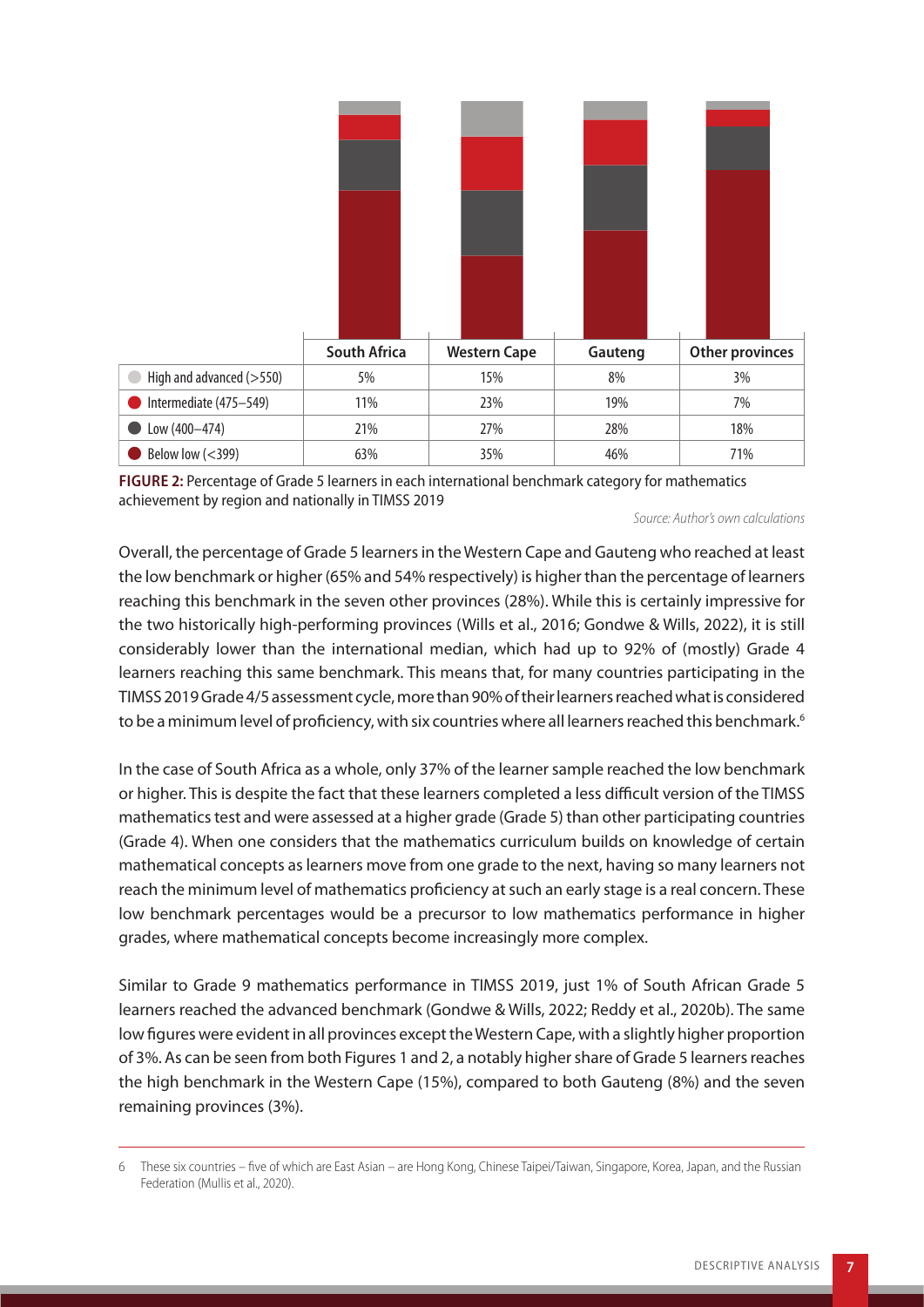#### **3.2 Demographic comparisons of Grade 5 mathematics learner achievement in South Africa**

Having established what share of learners reaches the four respective benchmarks on the IRT assessment scale, the remainder of this section compares actual Grade 5 learner achievement for the four sample regions. Figure 3 begins by showing the average mathematics performance of Grade 5 learners in the four samples.

As one would expect from the regions that had the highest share of their learners reaching the minimum accepted level of proficiency (low international benchmark), Grade 5 learners from the Western Cape and Gauteng on average performed significantly better than those in the remaining seven provinces. Interestingly, unlike the Grade 9 mathematics outcomes where Western Cape learners performed significantly better than learners from Gauteng (Gondwe & Wills, 2022), this was not the case in Grade 5. Instead, learner performance in these two regions was not statistically different.





Figure 4 moves beyond the overall regional and national performance differences and instead presents decompositions of performance by gender. Interestingly, the significant girl advantage for the national sample observed here and found in Reddy et al. (2020b) does not apply in the Western Cape and Gauteng. At first glance, it may appear as if the girl advantage persists in these two provinces; however, the observed difference is actually not statistically different due to larger standard errors. Furthermore, it should be noted that the girl advantage was also observed in the TIMSS 2019 Grade 9 mathematics assessments. However, unlike for Grade 5, the advantage was not statistically significant at the national level, even though the standard errors were typically smaller owing to larger sample sizes (Reddy et al., 2020a). Meanwhile, international evidence from TIMSS 2019 on the relationship between mathematics achievement and gender is still mixed, with only 12 of the 64 participating countries exhibiting this same girl-boy gap for mathematics performance.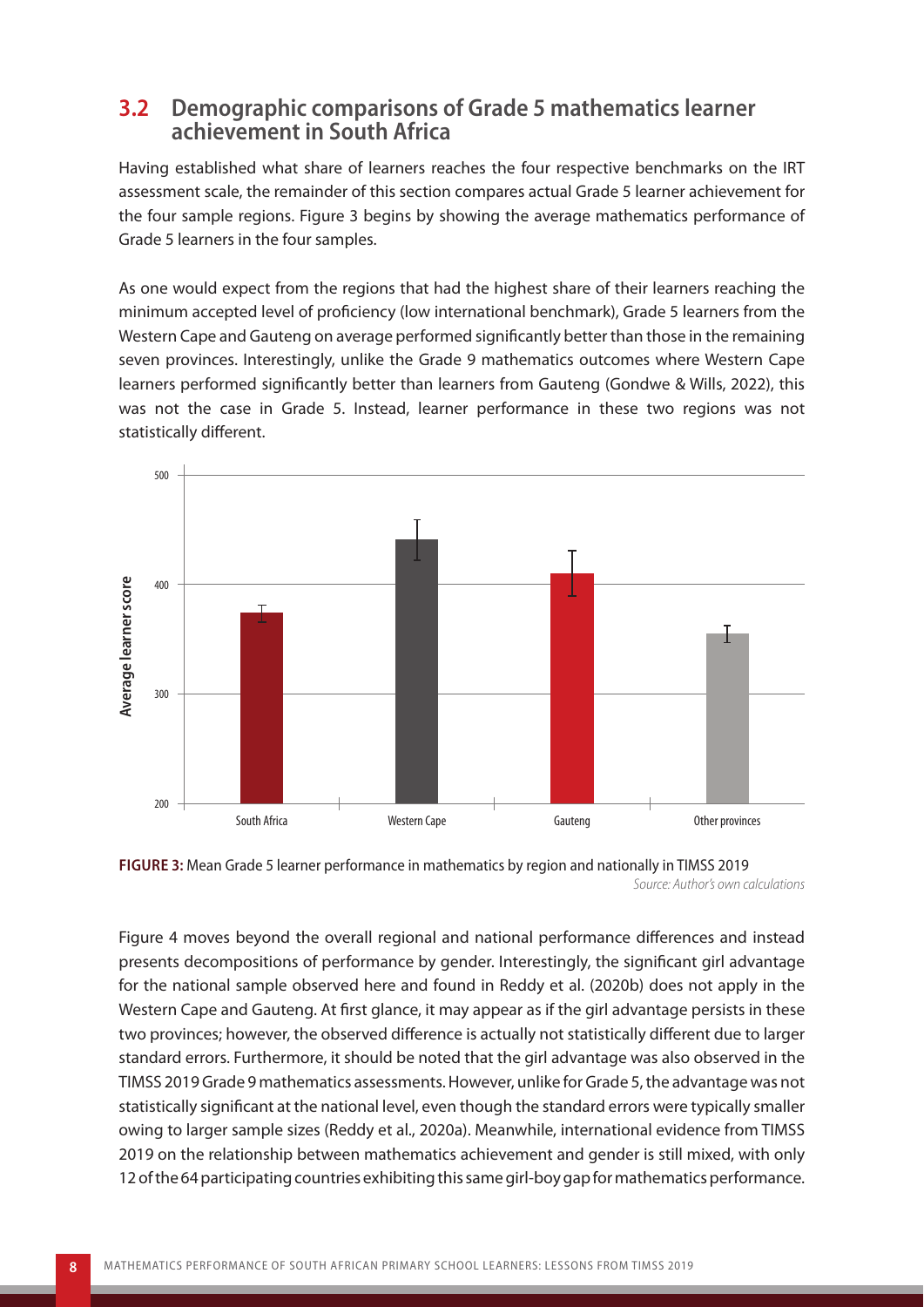While it is beyond the scope of this paper to investigate the causes (if any) of this girl advantage, the release of the Thrive by Five Index in April this year may offer a possible explanation. This index is the result of South Africa's first nationally representative survey of preschool children that provides a barometer of development outcomes for children between the ages of 4 and 5. It was formed by collecting data on three developmental domains associated with desirable longer-term outcomes: Early Learning, Physical Growth, and Social-Emotional Functioning. As an example, within the Early Learning developmental domain, children are typically grouped into three categories (Giese et al., 2022):

- **1.** On Track children who meet the learning standard and can complete all their age-specific tasks.
- **2.** Falling Behind children who are falling behind the standard and would need assistance to catch up with other children of their age.
- **3.** Falling Far Behind children who have fallen far behind the standard and would need intense and substantial intervention if they are to ever catch up with their peers.

The index shows that in most domains, girls did better than boys, with 9% more girls than boys being categorised as "On Track" for their overall learning. Based on this, it would seem plausible that the advantage girls have over boys starts as early as preschool and persists throughout the earlier years of primary school and even into the later years, up to Grade 9. However, by that time, the girl advantage is not that significant.



and region in TIMSS 2019

*Source: Author's own calculations* 

THE INDEX SHOWS THAT IN MOST DOMAINS, GIRLS DID BETTER THAN BOYS, WITH 9% MORE GIRLS THAN BOYS BEING CATEGORISED AS "ON TRACK" FOR THEIR OVERALL LEARNING.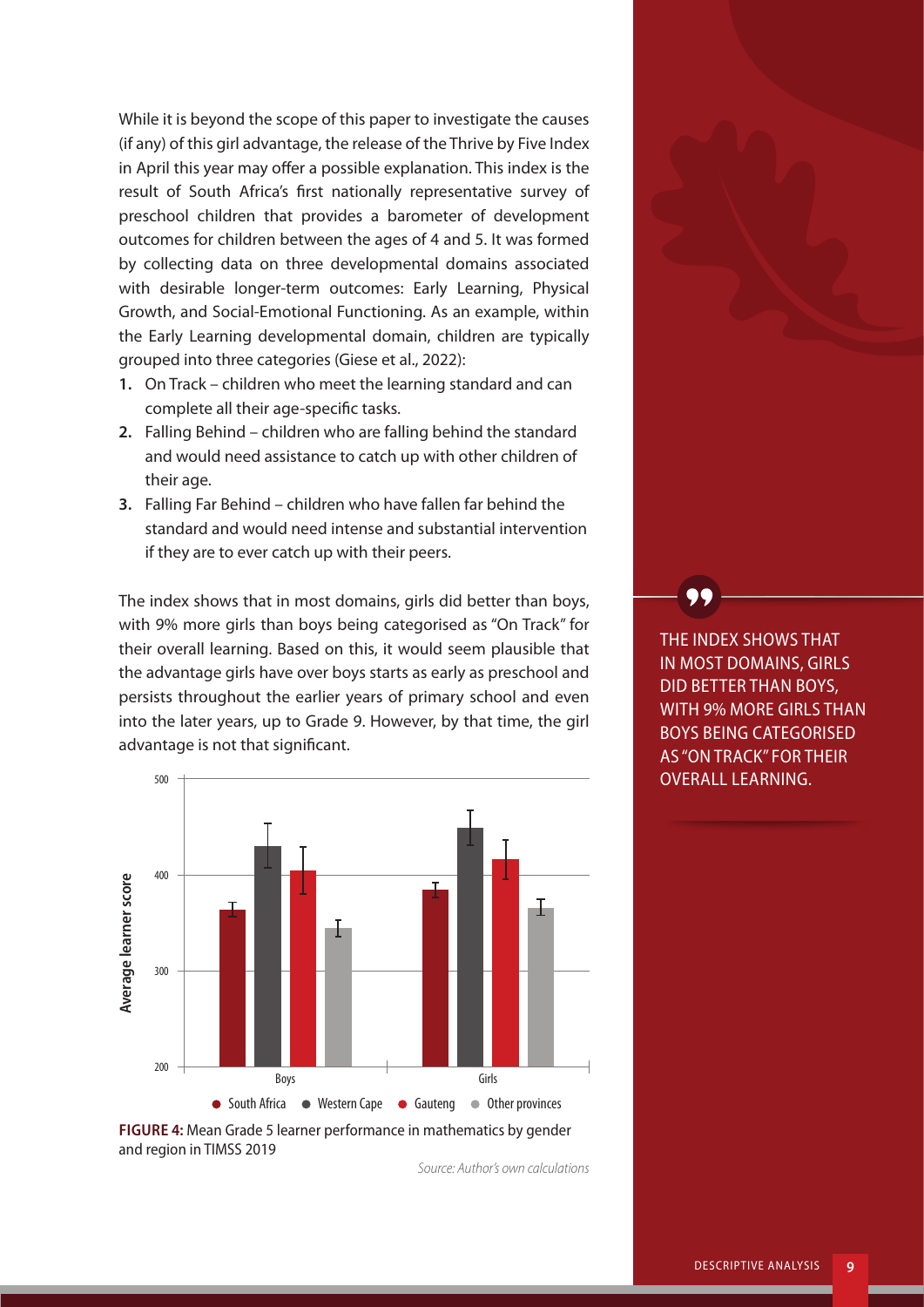Owing to the high level of income inequality in South Africa mentioned earlier, it makes sense for this analysis to show learner performance according to some measure of wealth. Fortunately, the TIMSS Grade 5 learner sample is ranked into five poverty index groupings commonly referred to as quintiles. These quintiles were calculated and provided by the DBE as a proxy for economic wellbeing. Schools were classified into the quintiles based on the poverty level of their immediate communities. For South Africa, the first three quintiles include poor, no-fee schools, whereas quintiles 4 and 5 are usually richer, fee-paying schools, with learners more likely to come from generally affluent areas (Reddy et al., 2020b). In other words, the lower the quintile, the more likely it is that the learner comes from a poorer household. In addition, Figures 5 and 6 also include the average Grade 5 mathematics scores for learners in private independent schools, which make up 8% of all schools in South Africa (Reddy et al., 2020b).<sup>7</sup> While Figure 5 shows how the average learner in each quintile performed relative to the other samples, Figure 6 compares how successive quintiles within one sample performed relative to each other.

In all four samples, average learner performance within the first three quintiles is not only lower than that of learners in quintiles 4 and 5 but also similar (not statistically different). Within the Western Cape, there appears to be no difference in learner performance among the wealthier two quintiles. In contrast, for both Gauteng and the seven remaining provinces, top quintile learners perform significantly better than quintile 4 learners. Looking at the wealthiest learners (quintile 5) only, performance is similar across regions. This again indicates that school quality goes a long way in giving every learner equal opportunity to optimise their ability. This is not the case among the poorer learners – especially the poorest two quintiles – where, on average, learners from Gauteng and the Western Cape outperform their counterparts from the remaining seven provinces. To emphasise this advantage, note that a quintile 1 learner from the Western Cape on average performs better than a quintile 1 through quintile 3 learner from the remaining seven provinces. This difference is statistically significant.



**FIGURE 5:** Mean Grade 5 learner performance in mathematics by quintile and region in TIMSS 2019

*Source: Author's own calculations*

7 The independent schools were deliberately over-sampled to provide reasonable estimates (Reddy et al., 2020b).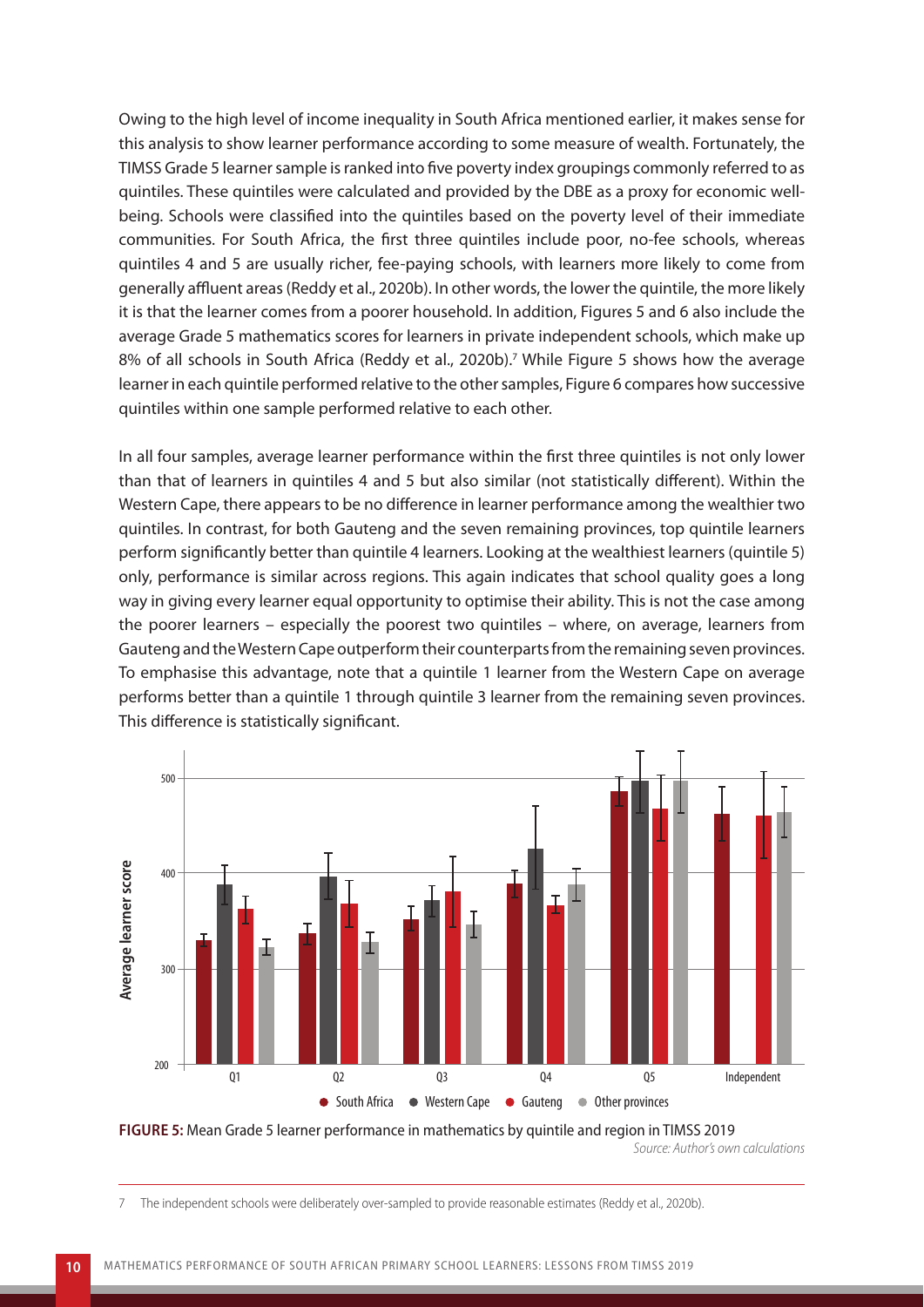

**FIGURE 6:** Mean Grade 5 learner performance in mathematics by quintile within regions in TIMSS 2019 *Source: Author's own calculations*

To draw attention to the differences in performance between learners from the poorer, no-fee schools (quintiles 1 to 3) and the richer, fee-paying schools (quintiles 4 and 5) as well as independent schools, Figures 7 and 8 show the percentage of learners who reach the respective international benchmarks for each of these groups of schools and the average performance of learners in each group. The results are glaringly unequal. While 67% of learners in the rich schools reaches at least the low benchmark, only 24% of learners in poorer schools reaches the same benchmark. Put differently, if there were 10 learners in each group, only 2 learners from poorer schools would reach the low benchmark compared to 7 from the richer schools. This means that there are fewer learners in poorer schools who are on track with their learning by the time they reach Grade 5, judged by performance against the low international benchmark. Worse still, up to 94% of learners within the poorer part of the education system do not reach the intermediate benchmark.

INTERESTINGLY, RELATIVELY POOR PERFORMANCE AMONG POORER LEARNERS MADE A MORE SIGNIFICANT CONTRIBUTION TO THE DIFFERENCE IN PERFORMANCE THAN OUTSTANDING PERFORMANCE OF THE RICH, WHOSE MEAN PERFORMANCE ALMOST MET THE INTERMEDIATE INTERNATIONAL BENCHMARK.

Concerning achievement, rich schools outperform poor schools by 105 points (447 compared to 342). On average, learners from the richer schools far outperform everyone else. Interestingly, relatively poor performance among poorer learners made a more significant contribution to the difference in performance than outstanding performance of the rich, whose mean performance almost met the intermediate international benchmark. Indeed, while the mean score of the rich learners places them in the upward tier of the low benchmark, that of the poor learners places them below even the low benchmark.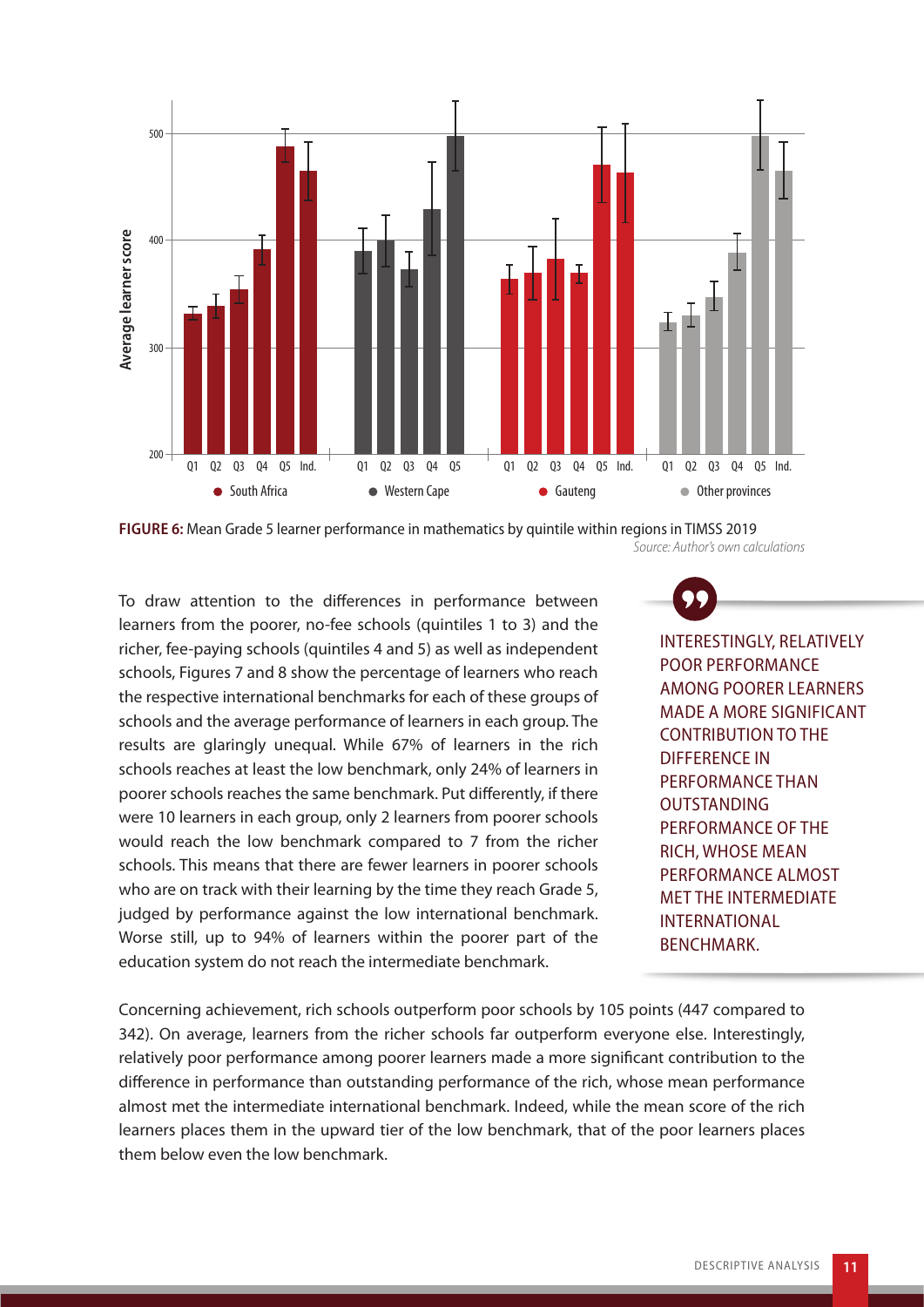

**FIGURE 7:** Percentages of Grade 5 learners reaching the respective international benchmarks of mathematics achievement by rich and poor schools in TIMSS 2019

*Source: Author's own calculations*



**FIGURE 8:** Mean Grade 5 learner performance in mathematics by rich and poor schools in TIMSS 2019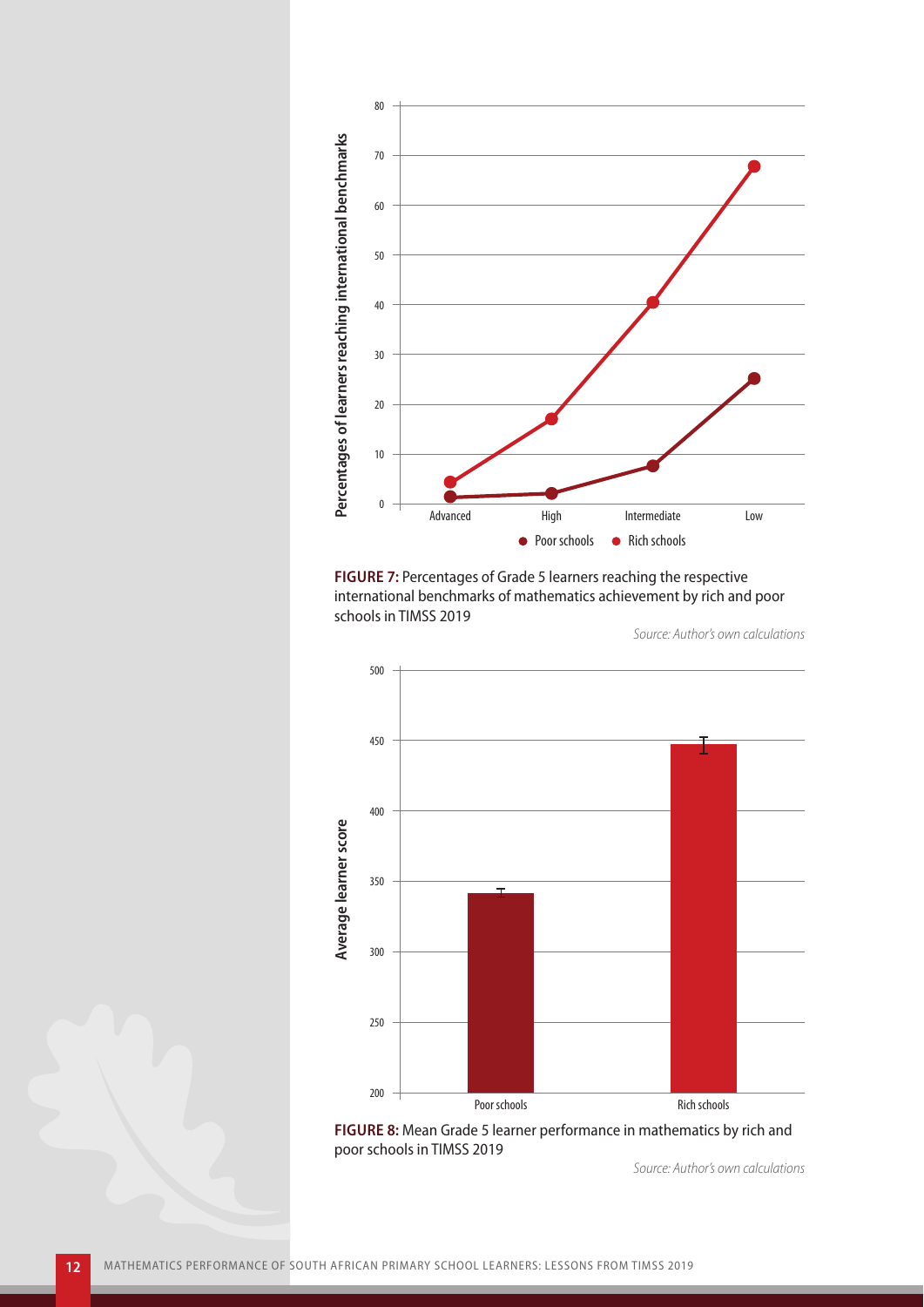## **4 EMPIRICAL RESULTS**

#### **4.1 Multivariate regression analysis**

This section explores the results from estimating the production function shown in equation (1). The regression analysis not only accounts for the complex survey design of the TIMSS data; it also uses appropriate techniques developed for use with plausible values, since TIMSS does not assign single scores to each individual learner, as is typically the case with other international assessments. Furthermore, all models include coefficient results for the full set of selected covariates.

As a starting point, Table 1 shows estimates for all four samples in the following order: column 1 shows the Western Cape, column 2 Gauteng, column 3 the sample of the seven remaining provinces, and column 4 the full South African sample. This helps isolate the effect of the same set of explanatory variates on the different samples, which this paper theorises to be different due to the uniqueness of each sample. For example, it is reasonable to assume that the effect of attending preschool on learner performance in the Western Cape – where learners on average outperformed their Grade 5 counterparts – is more significant compared to others.

As done in the descriptive section, this same train of thought is carried over to Section 4.2. In this section, the focus is solely on the coefficients of the same explanatory variables; however, schools are split into rich schools and poor schools. Whereas the focus was more on regional and national performance divergences before, it changes to poor, usually less-resourced schools versus richer, generally better-endowed schools. Again, schools from quintiles 1 through 3 are grouped together to form the "poor schools" category, while quintiles 4 and 5 and independent schools together make up the "rich schools" category. In both discussions, all coefficient estimates are interpreted as the impact of a marginal change in the explanatory variable on expected learner performance after controlling for the other included variables.

IT IS REASONABLE TO ASSUME THAT THE EFFECT OF ATTENDING PRESCHOOL ON LEARNER PERFORMANCE IN THE WESTERN CAPE – WHERE LEARNERS ON AVERAGE OUTPERFORMED THEIR GRADE 5 COUNTERPARTS – IS MORE SIGNIFICANT COMPARED TO OTHERS.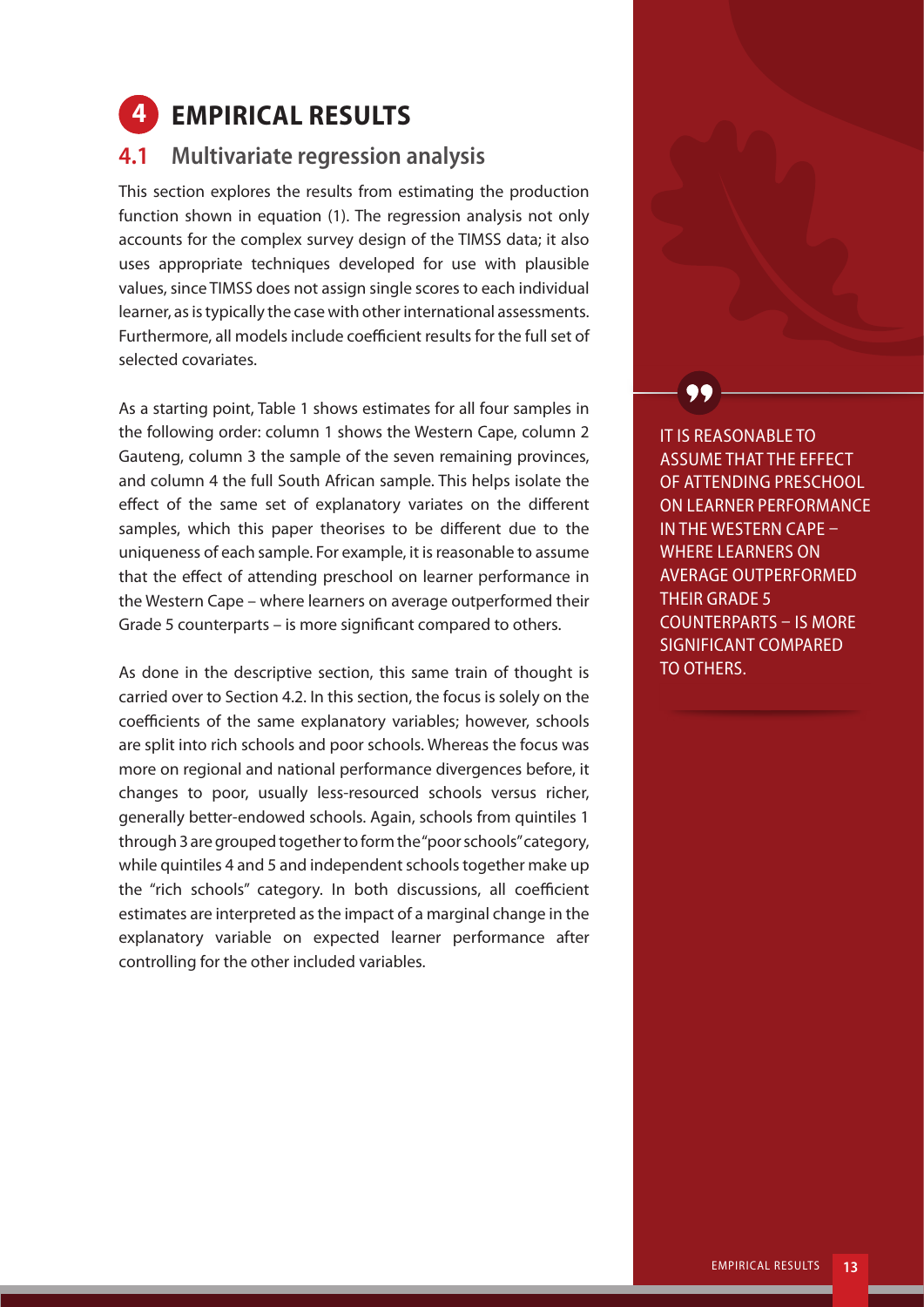#### **4.2 National and regional performance in mathematics**

In all models, SES appears to have a positive and significant impact on learner performance. Considering the plethora of international research that has been reporting similar findings from as early as 1966, with the renowned Coleman Report (Coleman et al., 1966), this comes as no surprise. In the South African context, this finding is consistent with the country's high levels of income inequality as well as the persistent reports of differences in performance between rich and poor learners (Van der Berg, 2008; Taylor & Yu, 2009). From a magnitude standpoint, one immediately notices that for the relatively poorer "Others" sample, the impact of learner SES – though also positive – is less than half the impact in richer regions like the Western Cape. This suggests that for learners from poorer areas, the positive impact of coming from a well-resourced family is much smaller than in other regions like Gauteng. This is similar to an observation by Van der Berg (2008) that found that SES only started playing a role at a higher income threshold, whereas at low levels, individuals and schools did not appear to gain much in terms of their performance.

Looking at overage learners (12 years and older), it is apparent that older learners in all regions do worse than learners who are on track with their learning according to their age. Interestingly, learners in the Western Cape who are older and likely repeating a grade perform worse in Grade 5 mathematics than overage learners in Gauteng and the seven other provinces, controlling for other factors. Furthermore, learners who went to schools in urban areas performed significantly better than those in rural-based schools, except in the Western Cape, where performance by school location did not appear to be statistically different. In Gauteng, learners who attended urban schools gained about twice the advantage of learners who attended urban schools in the other seven provinces. Girls on average perform better than boys, however, as noticed in the descriptive analysis, this pro-girl advantage, though evident in all regions, is only significant in the "Others" and full South African sample. Lastly, as already seen in the descriptive section, quintile 5 and independent schools perform much better than the rest. This advantage is most evident in the "Others" sample.

LEARNERS WHO WENT TO SCHOOLS IN URBAN AREAS PERFORMED SIGNIFICANTLY BETTER THAN THOSE IN RURAL-BASED SCHOOLS, EXCEPT IN THE WESTERN CAPE, WHERE PERFORMANCE BY SCHOOL LOCATION DID NOT APPEAR TO BE STATISTICALLY DIFFERENT.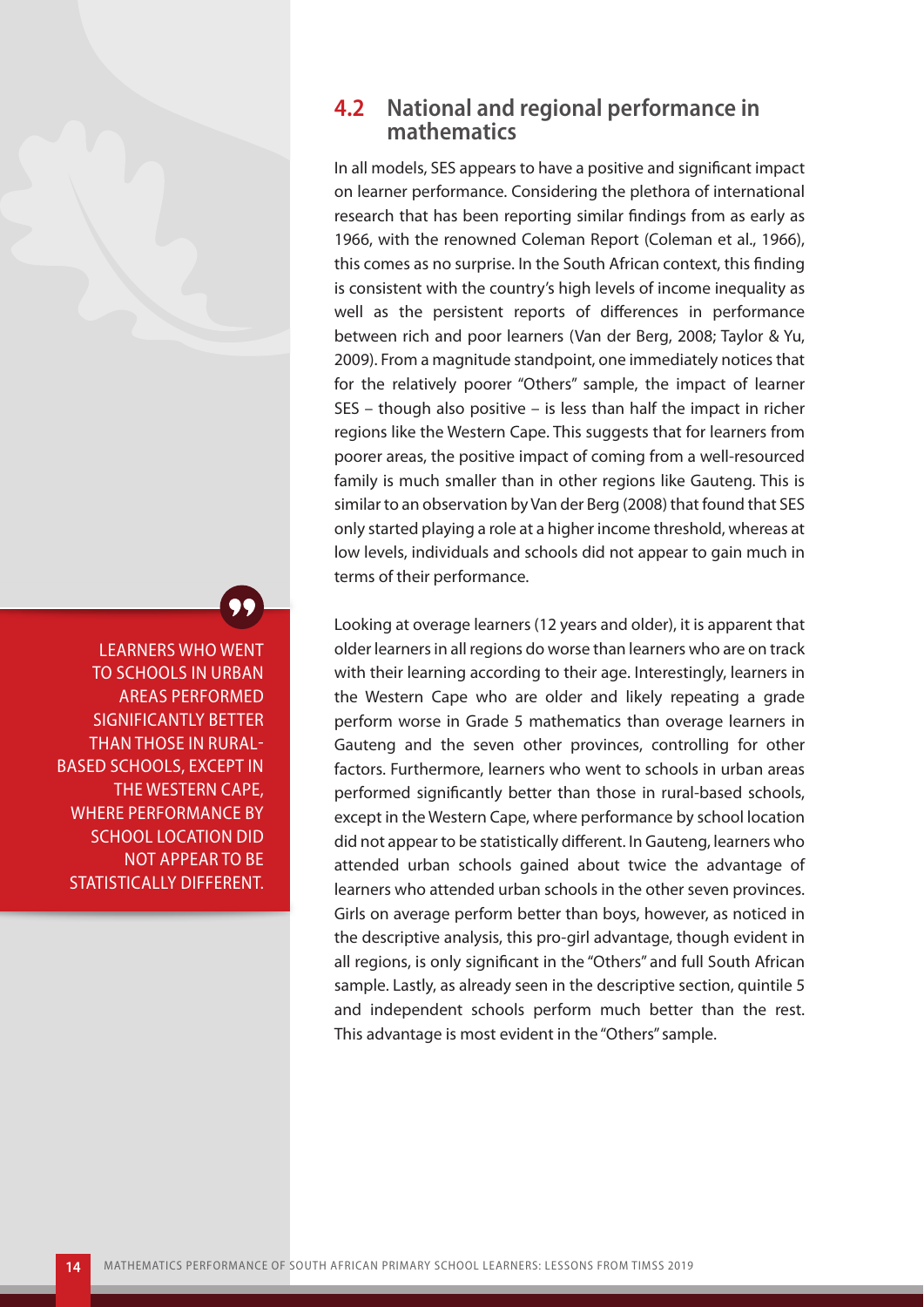|                    | <b>WESTERN CAPE</b> | <b>GAUTENG</b> | <b>OTHERS</b> | <b>SOUTH AFRICA</b> |
|--------------------|---------------------|----------------|---------------|---------------------|
| <b>SES</b>         | 17.28***            | 14.68***       | 7.529***      | $10.40***$          |
|                    | (2.905)             | (1.998)        | (1.496)       | (1.104)             |
| <b>SES-squared</b> | $-0.0642$           | 0.975          | 0.175         | 0.581               |
|                    | (1.370)             | (0.828)        | (0.683)       | (0.515)             |
| Female             | 9.381               | 8.578          | 12.94***      | 12.69***            |
|                    | (6.132)             | (6.295)        | (3.185)       | (2.473)             |
| Urban              | $-1.801$            | 41.20**        | 20.88*        | 21.82**             |
|                    | (16.26)             | (14.48)        | (8.855)       | (6.799)             |
| Overage            | $-52.66***$         | $-35.66***$    | $-38.78***$   | $-39.86***$         |
|                    | (5.753)             | (6.743)        | (3.456)       | (2.625)             |
| Preschool          | 11.80               | 5.776          | 4.734         | $5.637*$            |
|                    | (6.050)             | (6.705)        | (3.036)       | (2.610)             |
| <b>Quintile 2</b>  | 0.191               | 0.503          | 5.544         | 5.855               |
|                    | (21.84)             | (9.316)        | (7.599)       | (6.521)             |
| <b>Quintile 3</b>  | $-31.22*$           | 20.55          | 12.55         | 11.15               |
|                    | (14.26)             | (14.15)        | (7.472)       | (6.057)             |
| Quintile 4         | 10.98               | $-7.256$       | $41.25***$    | 30.71***            |
|                    | (20.12)             | (9.976)        | (10.27)       | (7.382)             |
| <b>Quintile 5</b>  | 63.59**             | 76.12***       | 125.3***      | 107.9***            |
|                    | (19.51)             | (16.95)        | (17.57)       | (9.631)             |
| Independent        | -                   | $71.41**$      | $110.8***$    | 95.33***            |
|                    |                     | (22.20)        | (10.77)       | (11.86)             |
| ${\sf N}$          | 1 1 2 6             | 1503           | 8707          | 11 3 36             |
| <b>R-squared</b>   | 0.412               | 0.363          | 0.313         | 0.375               |

#### **TABLE 1:** Multivariate OLS (Ordinary Least Squares) regression results

Notes: The estimation uses five plausible values. Standard errors are indicated in parentheses. Significance is at the \*10%, \*\*5% and \*\*\*1% level of significance.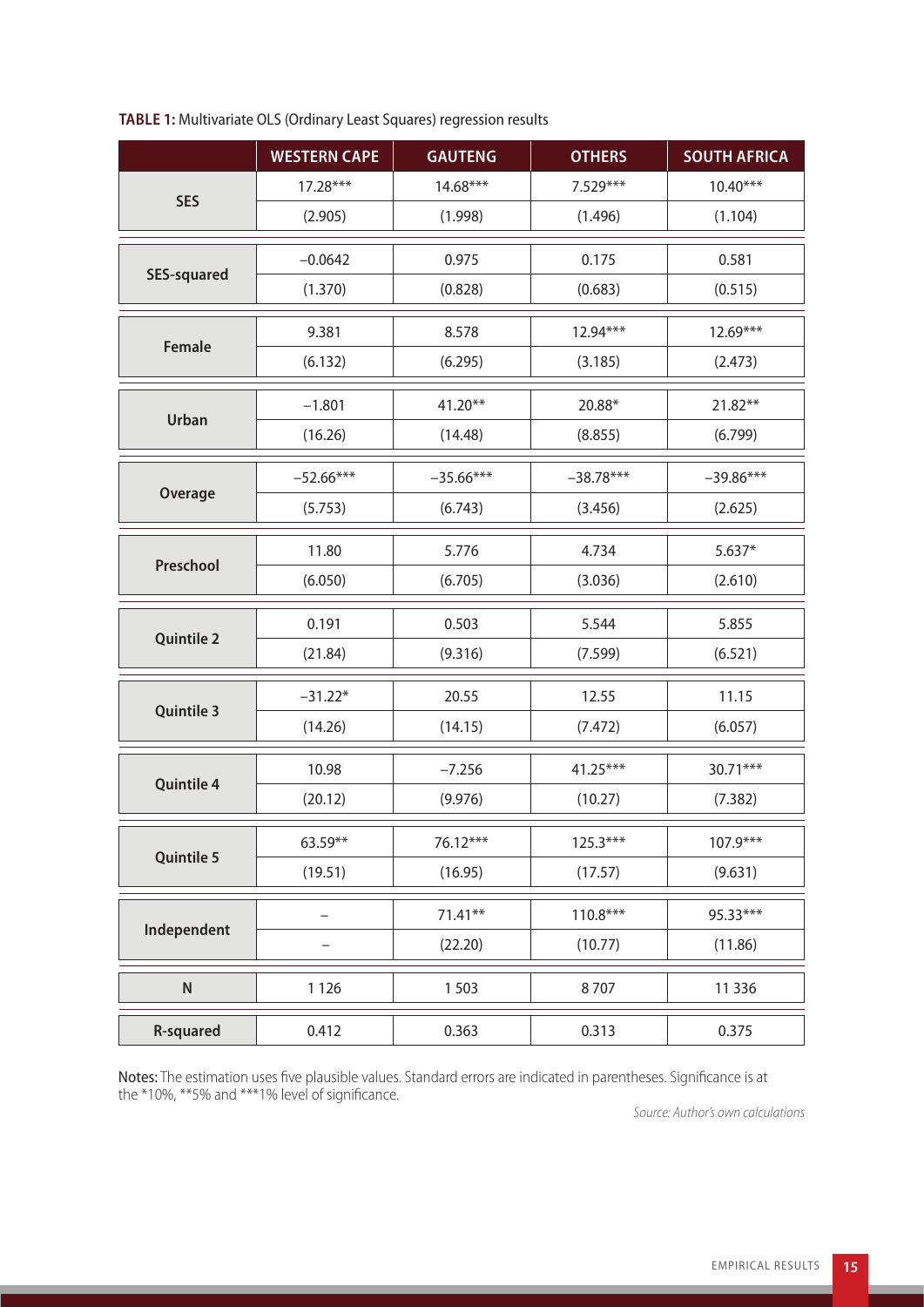#### **4.3 Performance by school economic status: poor versus rich**

To clearly showcase the differences in the bimodal system of South African primary education (Shepherd, 2011; Spaull, 2013), this section reports the results of running the same regression specification as in equation (1), but for the poor and rich school sub-samples separately, as shown in Table 2. Keep in mind that the descriptive analysis showed that only 24% of learners from poor schools reaches the low benchmark on the TIMSS Grade 5 assessment scale, compared to 67% for the richer schools. With this in mind, the coefficient estimates for these two schooling systems will be considered.

Looking at the R-squared term, it is immediately apparent that, overall, the covariates in this simple regression do a far better job of explaining learner performance in the richer schools (with an R-squared term of 35%) than in the poorer schools (with R-squared at 13%). This likely speaks to the fact that the well-resourced schools are better at converting their inputs into improved learner performance and that poorly functioning school systems and processes may significantly detract from performance in many poor schools.

Moving on to the explanatory variables themselves, it is evident that higher SES in the poorer part of the education system does not lead to as high an increase in learner performance as it does in richer schools. In the rich school sub-system, learner performance improves by up to 18 points when SES increases by one standard deviation, compared to only 5 points in the poor school sub-system. This may be related to poorer schools being of lower quality and therefore less responsive to an improvement in learners' SES.

On the one hand, the idea that higher SES does not guarantee a significant improvement in performance could be seen as a good thing. It means that the education system is doing a good job of providing learners with a fair opportunity to achieve high scores irrespective of their home background. On the other hand, however, it is not ideal for such an equality to occur at such a low level of performance. In fact, it could be particularly disheartening for parents and caregivers to realise that, unless they cross a particular SES threshold (in this case, crossing over to a quintile 4 or 5 school), their efforts to improve their children's academic performance may be inconsequential (see also Van der Berg, 2008).

IT IS EVIDENT THAT HIGHER SES IN THE POORER PART OF THE EDUCATION SYSTEM DOES NOT LEAD TO AS HIGH AN INCREASE IN LEARNER PERFORMANCE AS IT DOES IN RICHER SCHOOLS.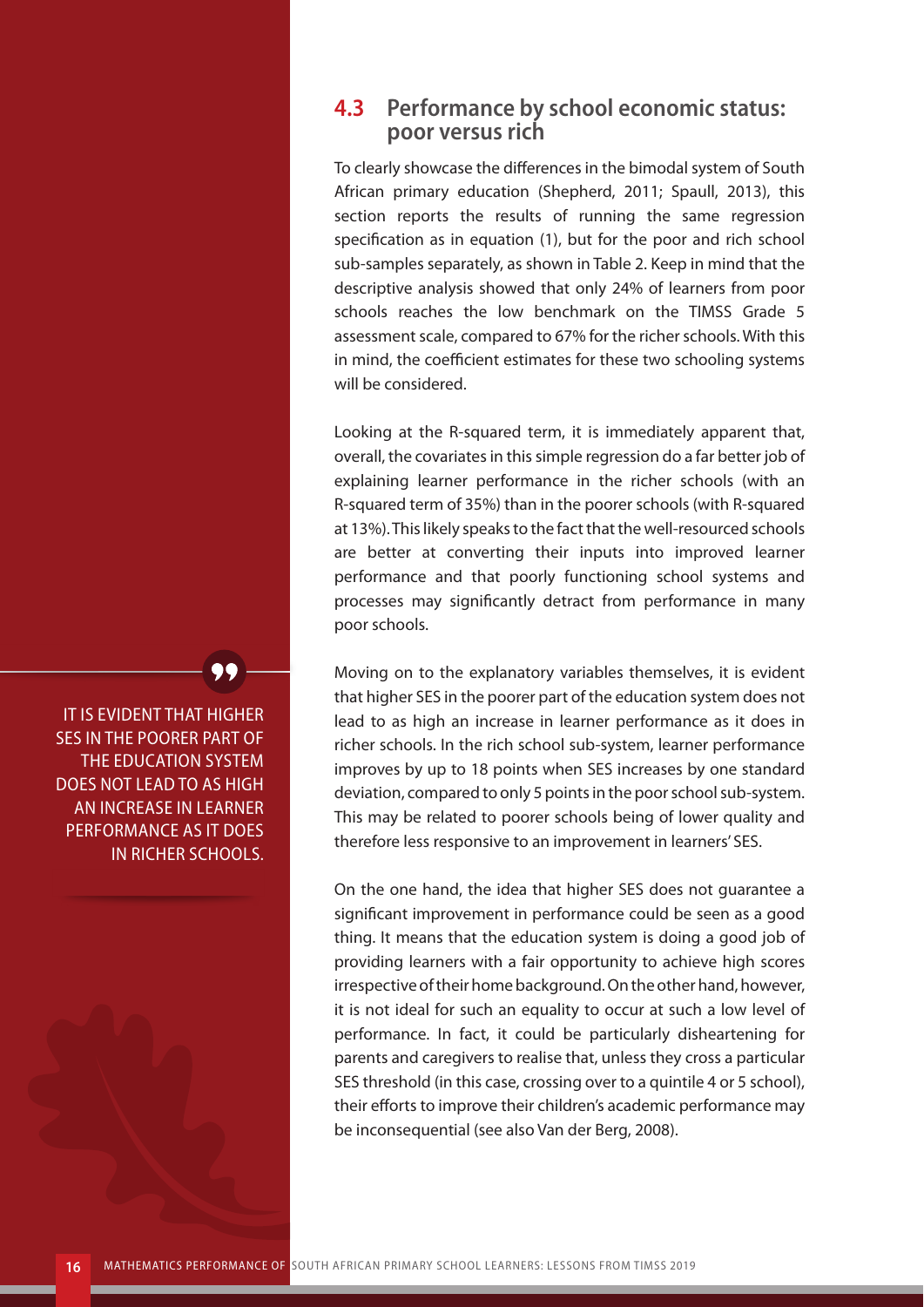Unlike the richer schools, schools located in urban areas in the nofee sub-system tend to perform significantly better than those located in rural areas. Among the richer schools, the urban advantage was insignificant. Again, this is likely pointing to the issue of school quality, where urban-based schools in quintiles 1 to 3 may be more efficient than their rural counterparts. As expected, older learners perform worse than on-track learners in both groups. Interestingly, the pro-girl achievement gap is more pronounced in poorer schools, whereas it is insignificant in richer schools. The reason for the girls' outperformance in poorer schools is not clear.

Lastly, the estimated effects of attending preschool, though positive in both sets of schools, are only significant among the richer schools. That is, for learners in the poorer part of the schooling system, it makes no difference in their Grade 5 performance whether or not they attended preschool. In stark contrast, in rich schools, even as late as in Grade 5, the effects of attending preschool are equally significant to the impact of coming from a higher SES background (15 and 18 points respectively). Taken together with the fact that more learners from this part of the schooling system reach at least the low international benchmark for mathematics, this may imply that learners who attend preschool are simply better suited to thrive in primary school, since they enter that part of the school system at an advantage. This is a likely scenario, because as research elsewhere has shown, inequality in the South African education system begins to manifest as early as preschool (Giese et al., 2022). Poor children are more likely to live in households without access to early learning programmes (ELPs). In fact, a three-year-old child in the richest quintile is twice as likely to attend an ELP as a child in the poorest quintile (Hall et al., 2019). In addition, even when children in the poorest quintiles have access to ELPs, these programmes are likely to be of inferior quality to ELPs for children from wealthier backgrounds (Giese et al., 2022). This is important since children who attend high-quality ELPs are more likely to outperform their peers, finish secondary school, and earn higher wages (García et al., 2016). This makes it clear that attending preschool would not have the same effect on these two groups of learners' performance in primary school. More generally, it is clear that the relationships between school performance and the covariates highlighted in this paper are significantly different for these two groups of schools.

GENERALLY, IT IS CLEAR THAT THE RELATIONSHIPS BETWEEN SCHOOL PERFORMANCE AND THE COVARIATES HIGHLIGHTED IN THIS PAPER ARE SIGNIFICANTLY DIFFERENT FOR THESE TWO GROUPS OF SCHOOLS.

99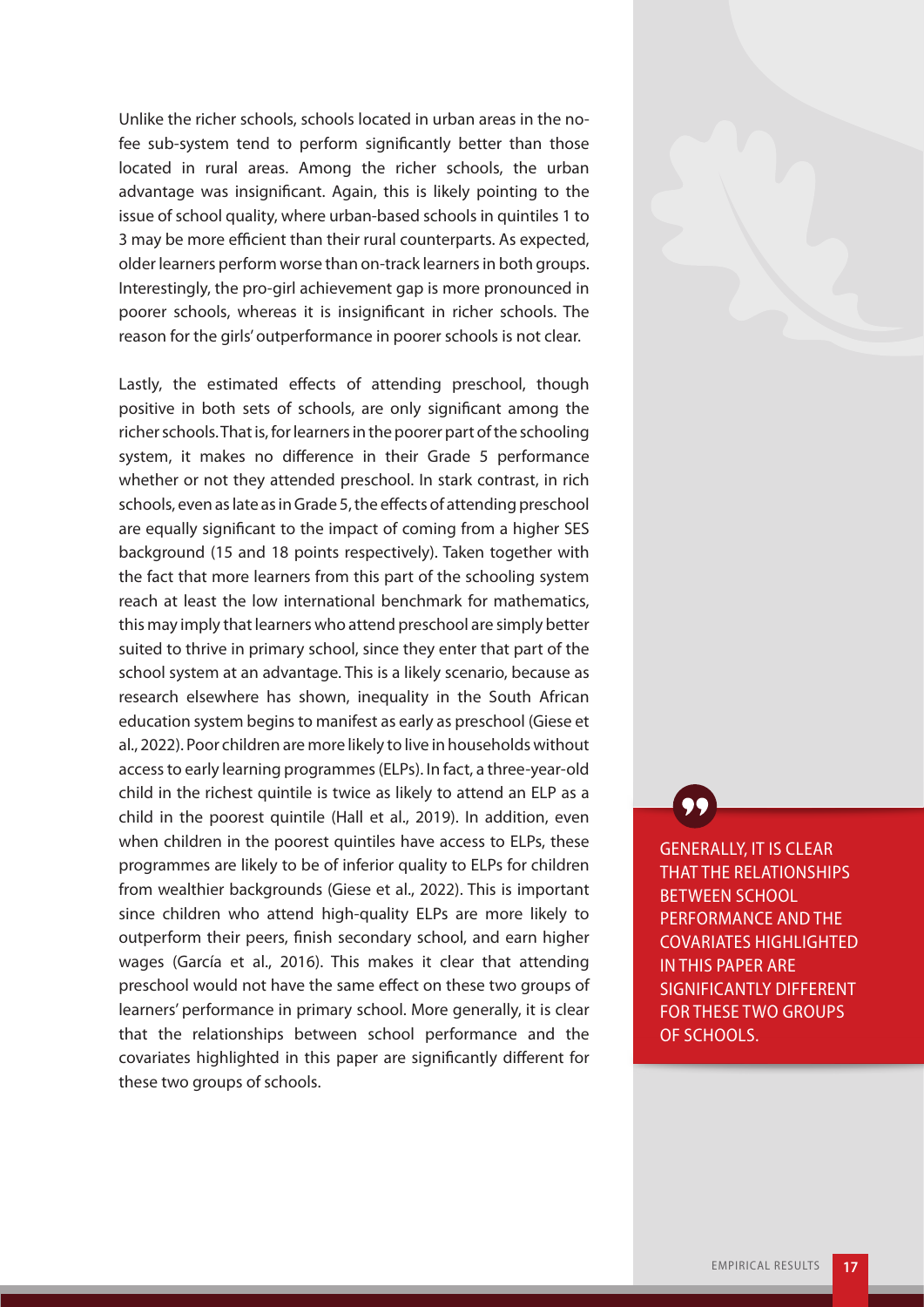#### **TABLE 2:** Multivariate OLS regression results for poor versus rich schools

|                    | POOR SCHOOLS (Q1-Q3) | RICH SCHOOLS (Q4, Q5, AND INDEPENDENT) |  |  |
|--------------------|----------------------|----------------------------------------|--|--|
| <b>SES</b>         | 5.480***             | 18.07***                               |  |  |
|                    | (1.247)              | (2.151)                                |  |  |
| <b>SES-squared</b> | $-0.933$             | 0.662                                  |  |  |
|                    | (0.529)              | (0.941)                                |  |  |
| Female             | $14.65***$           | 6.881                                  |  |  |
|                    | (2.598)              | (5.019)                                |  |  |
| <b>Urban</b>       | 31.39***             | 4.249                                  |  |  |
|                    | (8.282)              | (9.187)                                |  |  |
| Overage            | $-39.09***$          | $-42.15***$                            |  |  |
|                    | (2.889)              | (4.867)                                |  |  |
| Preschool          | 1.765                | 15.25***                               |  |  |
|                    | (3.234)              | (4.449)                                |  |  |
| <b>Quintile 2</b>  | 6.260                |                                        |  |  |
|                    | (6.525)              |                                        |  |  |
| <b>Quintile 3</b>  | 11.05                |                                        |  |  |
|                    | (6.094)              |                                        |  |  |
| <b>Quintile 5</b>  |                      | 73.93***                               |  |  |
|                    |                      | (7.805)                                |  |  |
| Independent        | -                    | $61.14***$                             |  |  |
|                    |                      | (12.55)                                |  |  |
| ${\sf N}$          | 8 1 2 9              | 3 2 0 7                                |  |  |
| <b>R-squared</b>   | 0.126                | 0.350                                  |  |  |

Notes: The estimation uses five plausible values. Standard errors are indicated in parentheses. Significance is at the \*10%, \*\*5% and \*\*\*1% level of significance. For column 1, quintile 1 is the reference category, and for column 2, quintile 4 is the reference category.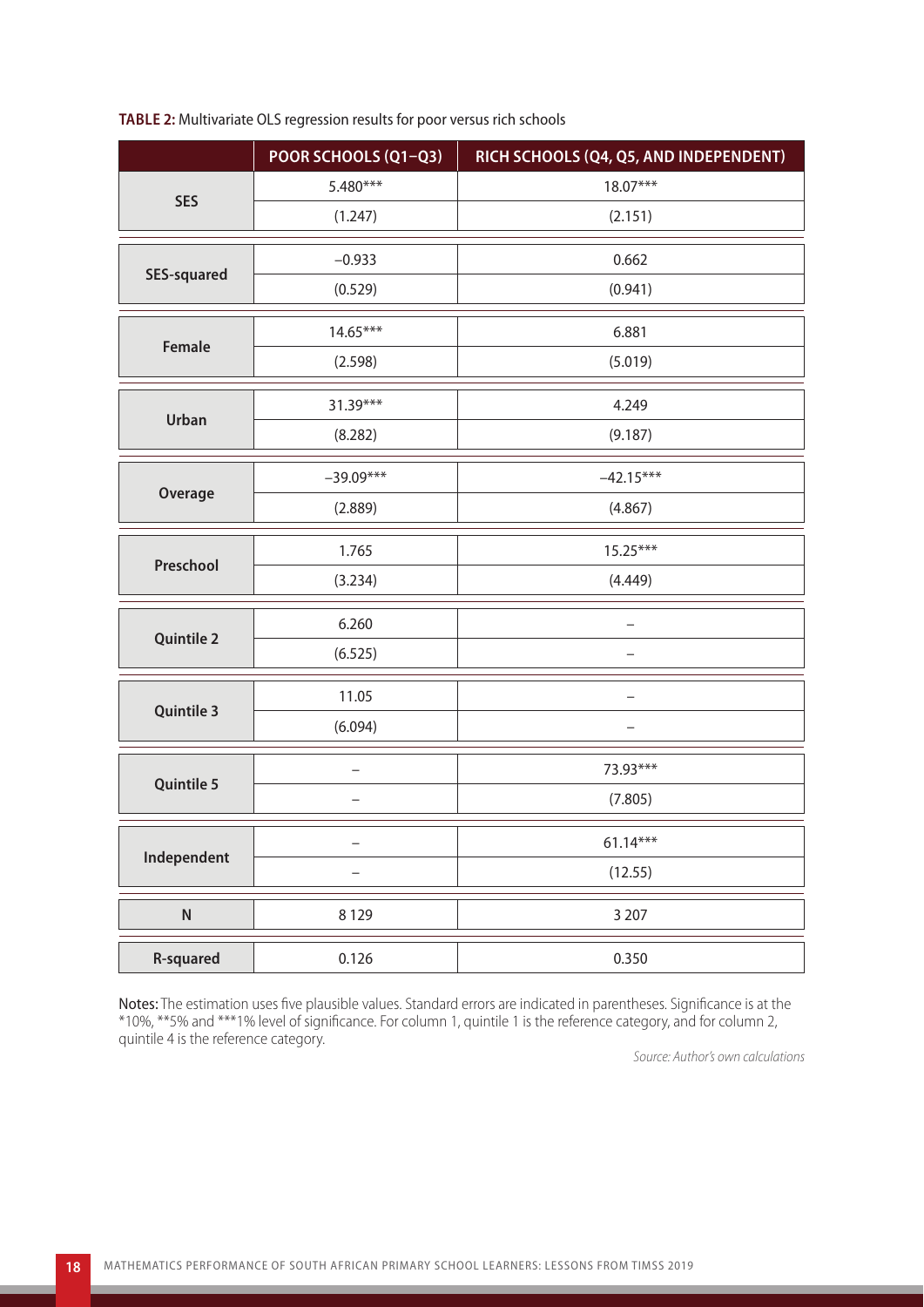

This paper sought to identify the factors that account for differences in Grade 5 learner performance in mathematics among several samples of interest: both regionally (the Western Cape, Gauteng, the seven remaining provinces, and South Africa as a whole) and on an SES basis (poor versus rich schools). This was done using an education production function, where TIMSS 2019 Grade 5 mathematics test scores were regressed on a selection of learner factors. The data have made it possible to show that these samples are indeed characterised by unique data-generating processes, as can be seen from the different coefficient estimate sizes and significance for each of the sub-samples.

From both the descriptive and regression analysis, it is clear that the current state of South Africa's education system cannot be separated from the high levels of inequality in the country, despite many brave attempts to do so. Although there have been pockets of progress, the haunting legacy of apartheid still looms. Furthermore, the manifestation of the apartheid legacy is now also strongly linked to socio-economic inequality.

Following from this, it is glaringly apparent that outside of rich schools and individuals, the effect of all but one of the included inputs is neutralised. This is particularly concerning given that similar findings were reported by Van der Berg (2008) using data from 2000, more than two decades ago. This suggests that, even though many years have passed since the end of apartheid, poorer schools still find it challenging to overcome inherited socio-economic disadvantages. However, it is encouraging that among the poor schools, learners who attend schools located in urban areas perform significantly better than their rural peers, likely because these schools are more effective.

Provincially, the Western Cape and Gauteng continue to be the best-performing provinces in mathematics at both Grade 5 and Grade 9 levels (Reddy et al., 2020a; Reddy et al., 2020b). Overage learners (who are likely repeating grades) in the Western Cape, however, perform the worst, perhaps indicating that the Western Cape's progression policy is less strict. Higher SES has a more significant impact on performance in the Western Cape and Gauteng compared to the other seven provinces. Furthermore, even though girls perform better than boys in all provinces, girls' performance is similar to that of boys in the Western Cape and Gauteng.

Overall, South Africa has a long way to go to catch up to the international education community. While the findings in this paper show how learners from richer backgrounds outperform everyone else, even they – and indeed South Africa as a whole – desperately lag behind numerous other countries as it pertains to the TIMSS Grade 5 performance. In fact, of the 64 participating countries, South Africa only outperformed Pakistan and the Philippines, making it one of the poorestperforming countries (Mullis et al., 2020). Likewise, even the mean learner performance of the best-performing South African samples (the Western Cape, Gauteng, and rich, fee-paying schools) do not reach the TIMSS centerpoint score of 500.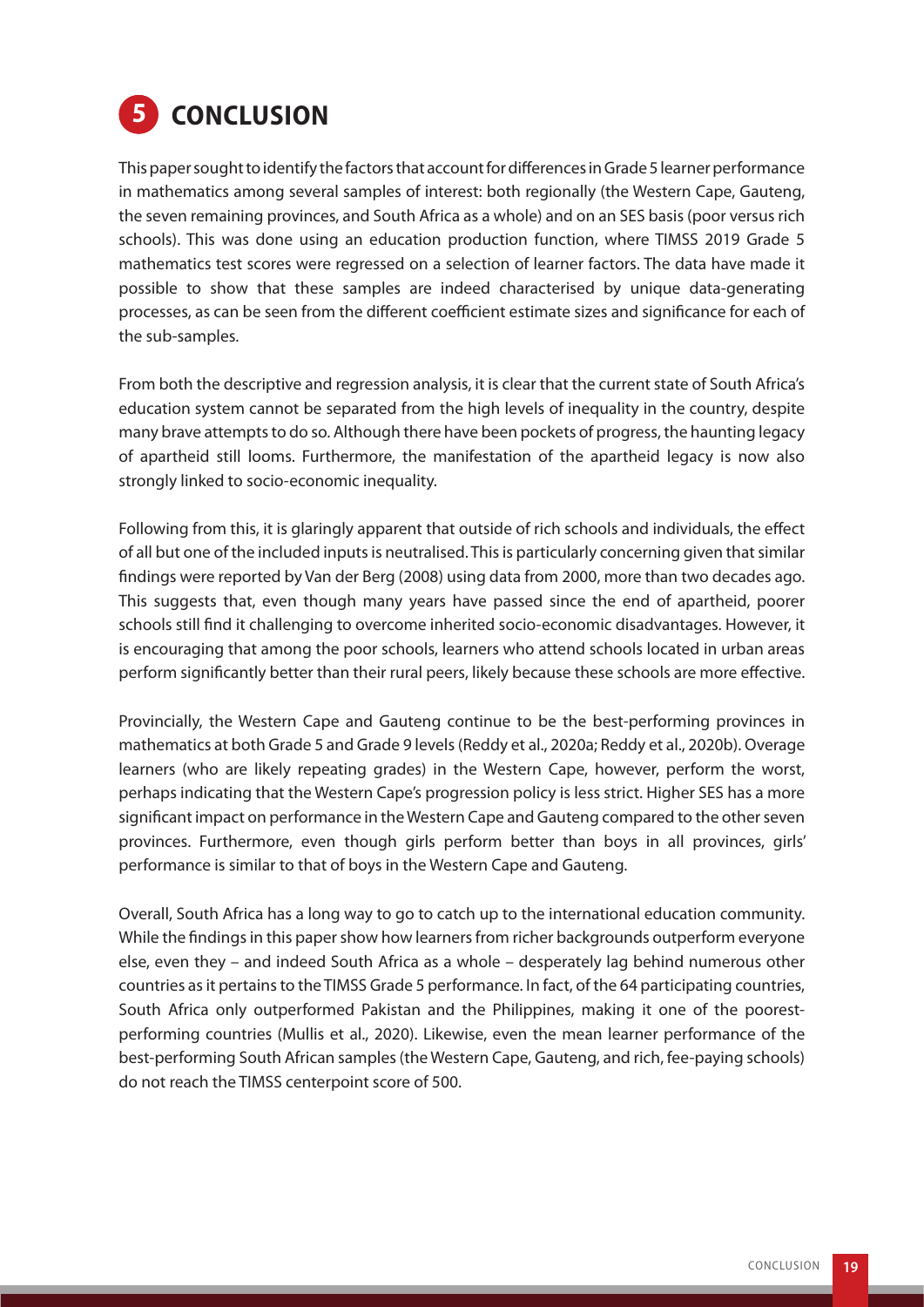

- Bowles, S.S. & Levin, H.M. 1968. More on Multicollinearity and the Effectiveness of Schools. *The Journal of Human Resources*, 3(3):393–400, doi:10.2307/145111
- Coleman, J., Campbell, E., Hobson, C., McPartland, J., Mood, A., Weinfall, F. & York, R. 1966. *Equality of Educational Opportunity*. Washington DC: Department of Health, Education and Welfare.
- Crouch, L. & Hoadley, U. 2018. *The Transformation of South Africa's System of Basic Education*. V. 1. Oxford: Oxford University Press, doi:10.1093/oso/9780198824053.003.0002
- García, J.L., Heckman, J., Leaf, D.E. & Prados, M.J. 2016. *The Life-cycle Benefits of an Influential Early Childhood Program*. Cambridge: National Bureau of Economic Research, doi:10.3386/w22993
- Giese, S., Dawes, A., Tredoux, C., Mattes, F., Bridgman, G., Van der Berg, S., Schenk, J. & Kotzé, J. 2022. *Thrive by Five Index Report*. [Cape Town]: Innovation Edge [Online]. Available: www.thrivebyfive.co.za [2022, May 1].
- Gondwe, J.R. & Wills, G. 2022. Investigating grade 9 mathematics achievement in the Western Cape and Gauteng: An analysis of TIMSS 2019. Unpublished working paper. South Africa. Human Sciences Research Council.
- Hall, K., Sambu, W., Almeleh, C., Mabaso, K., Giese, S. & Proudlock, P., Children's Institute; Ilifa Labantwana, Department of Planning, Monitoring and Evaluation in the Presidency, The Grow Great Campaign, Innovation Edge. 2019. *South African Early Childhood Review: 2019* [Electronic]. Available: [http://childrencount.uct.ac.za/uploads/publications/SA%20ECR\\_2019.pdf](http://childrencount.uct.ac.za/uploads/publications/SA%20ECR_2019.pdf) [2022, May 6].
- Lam, D. 1999. *Generating Extreme Inequality: Schooling, Earnings, and Intergenerational Transmission of Human Capital in South Africa and Brazil*. [Michigan]: University of Michigan [Online]: Available: [https://www.psc.isr.](https://www.psc.isr.umich.edu/pubs/rr99-439d9de.pdf?i=876312364675276317189839869&f=rr99-439.pdf) [umich.edu/pubs/rr99-439d9de.pdf?i=876312364675276317189839869&f=rr99-439.pdf](https://www.psc.isr.umich.edu/pubs/rr99-439d9de.pdf?i=876312364675276317189839869&f=rr99-439.pdf) [2022, May 3].
- Martin, M.O., Von Davier, M. & Mullis, I.V.S., TIMSS & PIRLS International Study Center, Lynch School of Education, Boston College. 2020. *Methods and Procedures: TIMSS 2019 Technical Report* [Electronic]. Available: https://timssandpirls.bc.edu/timss2019/methods [2022, May 1].
- Mislevy, R.J. 1991. Randomization-based inference about latent variables from complex samples. *Psychometrika*, 56(2):177–196, doi:10.1007/BF02294457
- Mislevy, R.J., Johnson, E.G. & Muraki, E. 1992. Chapter 3: Scaling Procedures in NAEP. *Journal of Educational Statistics*, 17(2):131–154, doi:10.3102/10769986017002131
- Mullis, I.V.S., Martin, M.O., Foy, P., Kelly, D.L. & Fishbein, B., TIMSS & PIRLS International Study Center, Lynch School of Education, Boston College. 2020. *TIMSS 2019 International Results in Mathematics and Science* [Electronic]. Available: https://timssandpirls.bc.edu/timss2019/international-results [2022, April 22].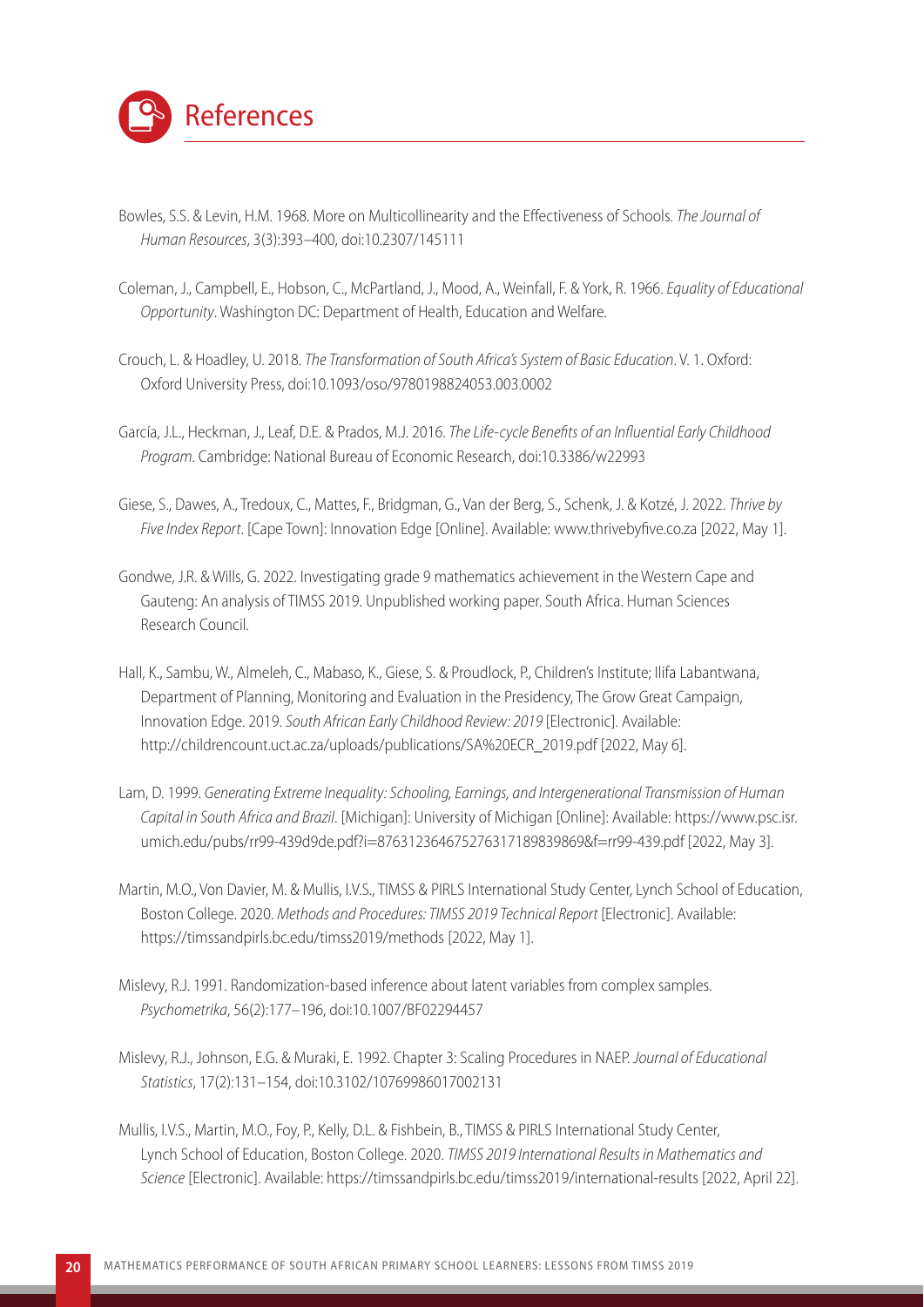- Reddy, V., Winnaar, L., Juan, A., Arends, F., Harvey, J., Hannan, S., Namome, C., Sekhejane, P., Zulu, N., Department of Basic Education. 2020a. *TIMSS 2019: Highlights of South African Grade 9 Results in Mathematics and Science*. [Electronic]. Available: [https://www.timss-sa.org/publication/timss-2019-highlights-of-south-african-grade-](https://www.timss-sa.org/publication/timss-2019-highlights-of-south-african-grade-9-results-in-mathematics-and-science)[9-results-in-mathematics-and-science](https://www.timss-sa.org/publication/timss-2019-highlights-of-south-african-grade-9-results-in-mathematics-and-science) [2022, April 28].
- Reddy, V., Winnaar, L., Juan, A., Arends, F., Harvey, J., Hannan, S., Namome, C., Zulu, N., Department of Basic Education. 2020b. *TIMSS 2019: Highlights of South African Grade 5 Results in Mathematics and Science* [Electronic]. Available: [https://www.timss-sa.org/publication/timss-2019-highlights-of-south-african-grade-](https://www.timss-sa.org/publication/timss-2019-highlights-of-south-african-grade-5-results-in-mathematics-and-science)[5-results-in-mathematics-and-science](https://www.timss-sa.org/publication/timss-2019-highlights-of-south-african-grade-5-results-in-mathematics-and-science) [2022, April 28].
- Shepherd, D.L. 2011. Constraints to School Effectiveness: What Prevents Poor Schools from Delivering Results? Working Paper No. 05/11 Programme to Support Pro-Poor Policy Development in South Africa (PSPPD), Department of Economics and the Bureau for Economic Research, Stellenbosch University [Online]. Available: [https://www.researchgate.net/profile/Debra\\_Shepherd/publication/228386816\\_Constraints\\_to\\_](https://www.researchgate.net/profile/Debra_Shepherd/publication/228386816_Constraints_to_School_Effectiveness_What_Prevents_Poor_Schools_from_Delivering_Results/links/0046351ad9ff197090000000.pdf) [School\\_Effectiveness\\_What\\_Prevents\\_Poor\\_Schools\\_from\\_Delivering\\_Results/](https://www.researchgate.net/profile/Debra_Shepherd/publication/228386816_Constraints_to_School_Effectiveness_What_Prevents_Poor_Schools_from_Delivering_Results/links/0046351ad9ff197090000000.pdf) [links/0046351ad9ff197090000000.pdf](https://www.researchgate.net/profile/Debra_Shepherd/publication/228386816_Constraints_to_School_Effectiveness_What_Prevents_Poor_Schools_from_Delivering_Results/links/0046351ad9ff197090000000.pdf) [2022, May 3].
- Soudien, C. 2004. Constituting the class: an analysis of the process of integration in South African schools, in L. Chisolm (ed.). *Changing class: education and social change in post-apartheid South Africa*. Cape Town: HSRC Press. 89–114.
- Spaull, N. 2013. Poverty & privilege: Primary school inequality in South Africa. *International Journal of Educational Development*, 33(5):436–447, doi:10.1016/j.ijedudev.2012.09.009
- Taylor, S. & Yu, D. 2009. The importance of socio-economic status in determining educational achievement in South Africa Working Paper No. 01/09, Department of Economics and the Bureau for Economic Research, Stellenbosch University [Online]. Available: [https://www.researchgate.net/](https://www.researchgate.net/publication/23780129_The_Importance_of_Socio-Economic_in_Determining_Educational_Achievement_in_South_Africa%20%5b2022) [publication/23780129\\_The\\_Importance\\_of\\_Socio-Economic\\_in\\_Determining\\_Educational\\_](https://www.researchgate.net/publication/23780129_The_Importance_of_Socio-Economic_in_Determining_Educational_Achievement_in_South_Africa%20%5b2022) Achievement in South Africa [2022, May 3].
- Van der Berg, S. 2007. Apartheid's Enduring Legacy: Inequalities in Education. *Journal of African Economies*, 16(5):849–880, doi:10.1093/jae/ejm017
- Van der Berg, S. 2008. How effective are poor schools? Poverty and educational outcomes in South Africa. *Studies in Educational Evaluation*, 34(3):145–154, doi:10.1016/j.stueduc.2008.07.005
- Wills, G.D., Shepherd, D. & Kotze, J. 2016. Interrogating a Paradox of Performance in the WCED: A Provincial and Regional Comparison of Student Learning Working Paper No. 14/16, Department of Economics and the Bureau for Economic Research, Stellenbosch University [Online]. Available: [https://resep.sun.ac.za/wp](https://resep.sun.ac.za/wp-content/uploads/2018/07/wp-14-2016.pdf)[content/uploads/2018/07/wp-14-2016.pdf](https://resep.sun.ac.za/wp-content/uploads/2018/07/wp-14-2016.pdf) [2022, May 1].
- Wu, M. 2005. The role of plausible values in large-scale surveys. *Studies in Educational Evaluation*, 31(2–3): 114–128, doi:10.1016/j.stueduc.2005.05.005